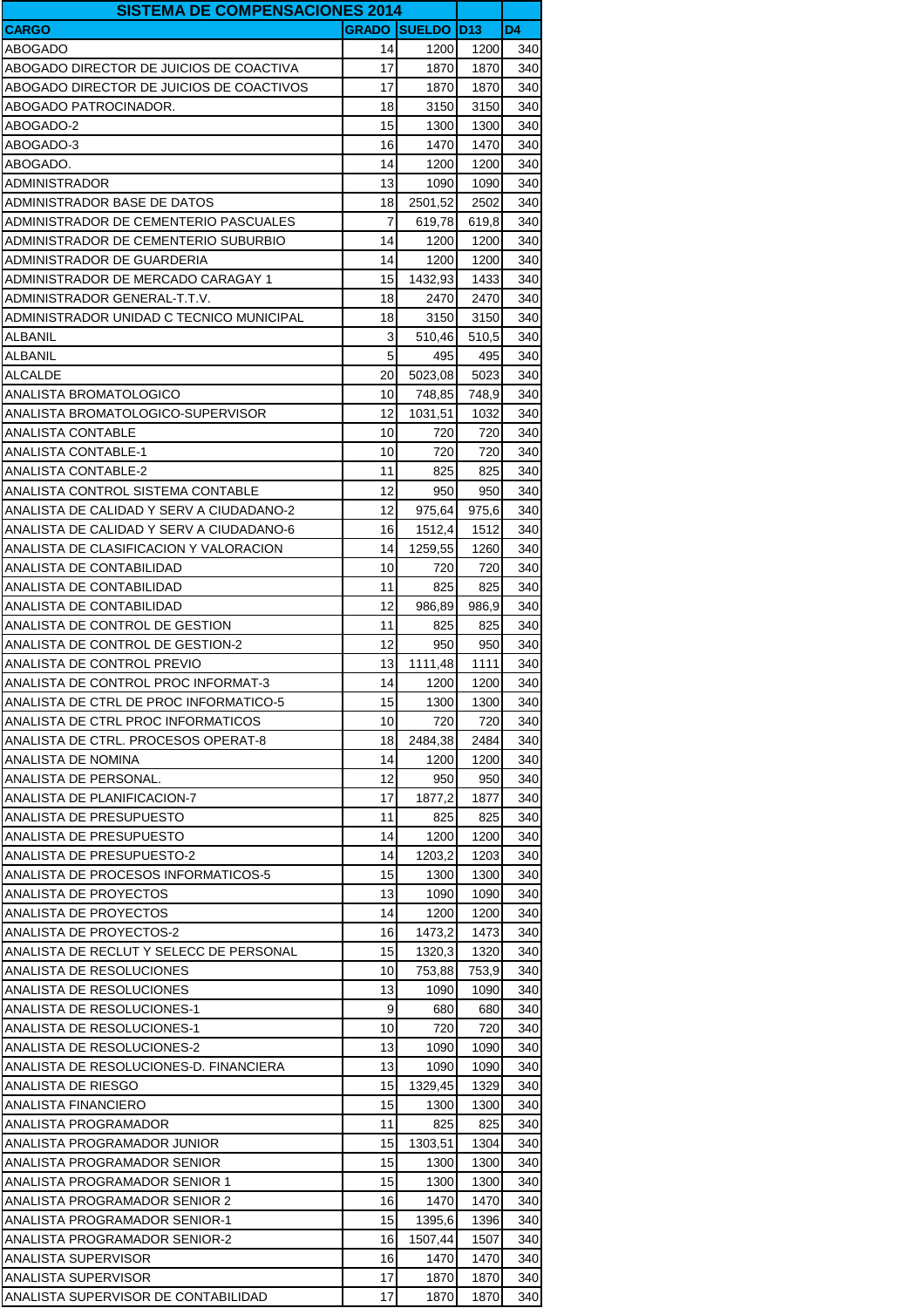| ANALISTA SUPERVISOR DE NOMINAS           | 15 | 1300    | 1300  | 340 |
|------------------------------------------|----|---------|-------|-----|
| ANALISTA SUPERVISOR DE PROYECTOS         | 16 | 1490,18 | 1490  | 340 |
| ANALISTA SUPERVISOR.                     | 17 | 1870    | 1870  | 340 |
| ANALISTA-SUPERVISOR DE CLASIFICACION DE  | 15 | 1345,42 | 1345  | 340 |
| ANALISTAS DE PRESUPUESTO                 | 14 | 1209,49 | 1209  | 340 |
| ARQ/ING. SUPERVISOR DE OBRA AGRONOMICA   | 14 | 1200    | 1200  | 340 |
| ARQ/ING. SUPERVISOR DE OBRAS CIVILES     | 14 | 1200    | 1200  | 340 |
| ARQ/ING.SUPERVISOR DE OBRAS CIVILES      | 10 | 720     | 720   | 340 |
| ARQ/ING.SUPERVISOR DE OBRAS CIVILES      | 14 | 1200    | 1200  | 340 |
| ARQUITECTO                               | 10 | 720     | 720   | 340 |
| ARQUITECTO                               | 13 | 1090    | 1090  | 340 |
| ARQUITECTO 1                             | 10 | 722,51  | 722,5 | 340 |
| ARQUITECTO 2                             | 13 | 1090    | 1090  | 340 |
| ARQUITECTO MUNICIPAL                     | 10 | 723,25  | 723,3 | 340 |
| ARQUITECTO MUNICIPAL                     | 12 | 964,02  | 964   | 340 |
| ARQUITECTO PLANIFICADOR SOCIAL           | 10 | 721,44  | 721,4 | 340 |
| ARQUITECTO SUPERVISOR                    | 16 | 1473,68 | 1474  | 340 |
| ARQUITECTO URBANISTA                     | 13 | 1119,8  | 1120  | 340 |
| ARQUITECTO URBANISTA                     | 14 | 1227,69 | 1228  | 340 |
| ARQUITECTO URBANISTA-VIVIENDA Y ASENTAM. | 14 | 1200    | 1200  | 340 |
| <b>ARQUITECTO-1</b>                      | 10 | 720     | 720   | 340 |
| ARQUITECTO-2                             | 11 | 825     | 825   | 340 |
| ARQUITECTO-2                             | 12 | 950     | 950   | 340 |
| ARQUITECTO-DISENADOR                     | 14 | 1200    | 1200  | 340 |
| ARREADOR                                 | 1  | 470     | 470   | 340 |
| <b>ASCENSORISTA</b>                      | 4  | 493,76  | 493,8 | 340 |
| ASCENSORISTA                             | 6  | 500     | 500   | 340 |
| ASESOR                                   | 18 | 2470    | 2470  | 340 |
| ASESOR ADMINISTRATIVO                    | 18 | 2506,31 | 2506  | 340 |
| ASESOR CULTURAL MUSICAL                  | 11 | 825     | 825   | 340 |
| ASESOR DE GESTION FINANCIERA             | 19 | 4440    | 4440  | 340 |
| ASESOR DE OBRAS PUBLICAS                 | 18 | 3150    | 3150  | 340 |
| ASESOR DE PROYECTOS PIRES                | 18 | 2470    | 2470  | 340 |
| ASESOR DE SECRETARIA                     | 16 | 1491,92 | 1492  | 340 |
| ASESOR DE SISTEMAS INFORMACION           | 18 | 2470    | 2470  | 340 |
| ASESOR DEL ALCALDE                       | 19 | 4440    | 4440  | 340 |
| ASESOR EN GESTION COMUNITARIA            | 19 | 3750    | 3750  | 340 |
| ASESOR EN GESTION SOCIAL DE ALCALDIA     | 18 | 3150    | 3150  | 340 |
| ASESOR EN GESTION TURISTICA              | 18 | 2470    | 2470  | 340 |
| ASESOR EN GESTION URBANISTICA            | 18 | 3171    | 3171  | 340 |
| ASESOR EN POLITICAS DE SALUD PUBLICA     | 18 | 2470    | 2470  | 340 |
| <b>ASESOR FINANCIERO</b>                 | 19 | 4440    | 4440  | 340 |
| <b>ASESOR LEGAL</b>                      | 18 | 2470    | 2470  | 340 |
| ASESOR LEGAL TRIBUTARIO                  | 18 | 3150    | 3150  | 340 |
| ASESOR LEGAL-2                           | 17 | 1870    | 1870  | 340 |
| ASESOR TECNICO DE GESTION AMBIENTAL      | 12 | 950     | 950   | 340 |
| ASESOR TECNICO DE GESTION AMBIENTAL      | 15 | 1300    | 1300  | 340 |
| ASESOR TECNICO-ESTUDIO Y PROGRAMACION    | 18 | 2592,04 | 2592  | 340 |
| ASISTENTE                                | 9  | 680     | 680   | 340 |
| ASISTENTE                                | 11 | 825     | 825   | 340 |
| <b>ASISTENTE 1</b>                       | 9  | 709,78  | 709,8 | 340 |
| ASISTENTE 1 COMISARIA CUARTA             | 8  | 635     | 635   | 340 |
| ASISTENTE 1 COMISARIA SEGUNDA            | 8  | 635     | 635   | 340 |
| ASISTENTE 2                              | 12 | 973,17  | 973,2 | 340 |
| ASISTENTE 2 COMISARIA OCTAVA             | 8  | 635     | 635   | 340 |
| ASISTENTE ADMINISTRATIVA                 | 10 | 741,8   | 741,8 | 340 |
| ASISTENTE ADMINISTRATIVO                 | 7  | 605     | 605   | 340 |
| ASISTENTE ADMINISTRATIVO                 | 8  | 635     | 635   | 340 |
| ASISTENTE ADMINISTRATIVO                 | 9  | 680     | 680   | 340 |
| ASISTENTE ADMINISTRATIVO                 | 10 | 720     | 720   | 340 |
| ASISTENTE ADMINISTRATIVO                 | 11 | 825     | 825   | 340 |
| ASISTENTE ADMINISTRATIVO                 | 12 | 950     | 950   | 340 |
| ASISTENTE ADMINISTRATIVO                 | 13 | 1090    | 1090  | 340 |
| ASISTENTE ADMINISTRATIVO                 | 14 | 1200    | 1200  | 340 |
| ASISTENTE ADMINISTRATIVO                 | 15 | 1300    | 1300  | 340 |
| ASISTENTE ADMINISTRATIVO                 | 16 | 1470    | 1470  | 340 |
| ASISTENTE ADMINISTRATIVO                 | 17 | 1870    | 1870  | 340 |
| ASISTENTE ADMINISTRATIVO                 | 18 | 3150    | 3150  | 340 |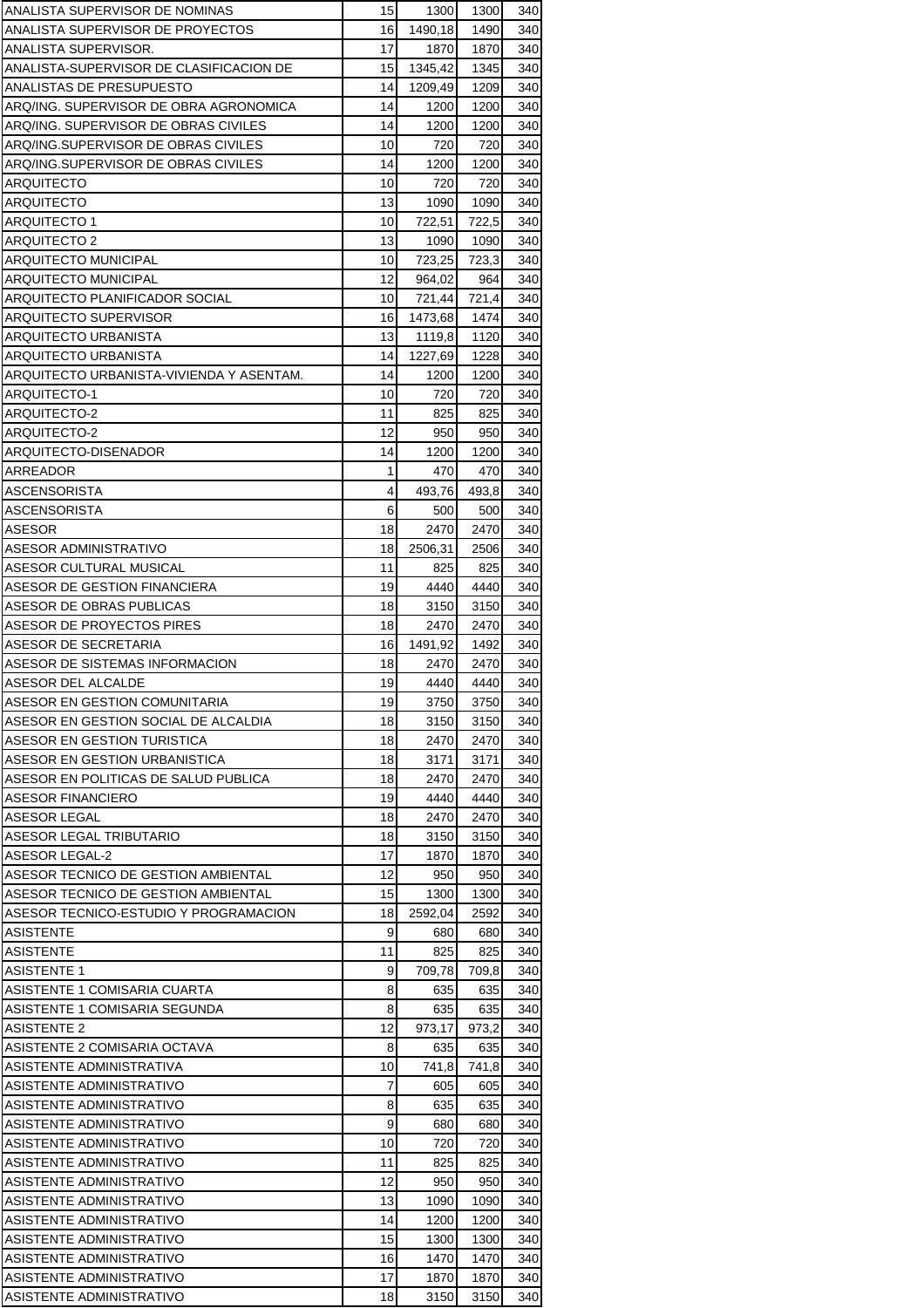| ASISTENTE ADMINISTRATIVO DE TERRENOS                      | 12 | 1004,9        | 1005  | 340 |
|-----------------------------------------------------------|----|---------------|-------|-----|
| ASISTENTE ADMINISTRATIVO-CONTROL USUARIO                  | 14 | 1200          | 1200  | 340 |
| ASISTENTE ADMINISTRATIVO-LEGAL                            | 12 | 950           | 950   | 340 |
| ASISTENTE ADMINISTRATIVO-LEGAL                            | 17 | 1870          | 1870  | 340 |
| ASISTENTE ADMINISTRATIVO-OPERATIVA                        | 9  | 687,19        | 687,2 | 340 |
| ASISTENTE ADMINISTRATIVO-OPERATIVO                        | 12 | 963,87        | 963,9 | 340 |
| ASISTENTE ADMINISTRATIVO-OPERATIVO                        | 13 | 1090          | 1090  | 340 |
| ASISTENTE ADMINISTRATIVO.                                 | 14 | 1200          | 1200  | 340 |
| ASISTENTE ADMNST DEL PROCURADOR SINDICO                   | 14 | 1283,47       | 1283  | 340 |
| ASISTENTE COMERCIAL                                       | 13 | 1105,36       | 1105  | 340 |
| ASISTENTE CONTROL SISTEMA CONTABLE                        | 10 | 720           | 720   | 340 |
| ASISTENTE DE ADQUISICIONES                                | 9  | 728,11        | 728,1 | 340 |
| ASISTENTE DE ALCALDE                                      | 19 | 4507,8        | 4508  | 340 |
| ASISTENTE DE ALCALDE 2                                    | 19 | 4459,34       | 4459  | 340 |
| ASISTENTE DE ARCHIVO                                      | 8  | 637,33        | 637,3 | 340 |
| ASISTENTE DE ARCHIVO                                      | 9  | 680           | 680   | 340 |
| ASISTENTE DE ARCHIVO                                      | 12 | 950           | 950   | 340 |
| ASISTENTE DE ARCHIVO-VIDEOTECA                            | 8  | 635           | 635   | 340 |
| ASISTENTE DE AVALUOS Y REGISTRO                           | 6  | 613,16        | 613,2 | 340 |
| ASISTENTE DE BIBLIOTECA                                   | 7  | 605           | 605   | 340 |
| ASISTENTE DE BODEGA                                       | 12 | 675           | 675   | 340 |
|                                                           | 9  |               | 710   | 340 |
| ASISTENTE DE CAPACITACION-1<br>ASISTENTE DE CLASIFICACION | 12 | 709,95<br>950 | 950   | 340 |
| ASISTENTE DE COACTIVA                                     | 10 |               |       | 340 |
|                                                           |    | 775,5         | 775,5 |     |
| ASISTENTE DE COMISARIA                                    | 8  | 635           | 635   | 340 |
| ASISTENTE DE COMISARIA                                    | 9  | 680           | 680   | 340 |
| ASISTENTE DE COMISARIA                                    | 10 | 720           | 720   | 340 |
| ASISTENTE DE COMISION                                     | 14 | 1200          | 1200  | 340 |
| ASISTENTE DE COMUNICACION DIGITAL                         | 15 | 1300          | 1300  | 340 |
| ASISTENTE DE CONTROL                                      | 8  | 635           | 635   | 340 |
| ASISTENTE DE CONTROL FINANCIERO                           | 10 | 720           | 720   | 340 |
| ASISTENTE DE CONTROL FINANCIERO                           | 12 | 971,23        | 971,2 | 340 |
| ASISTENTE DE CONTROL FINANCIERO                           | 13 | 1104,11       | 1104  | 340 |
| ASISTENTE DE DIRECCION                                    | 16 | 1520,98       | 1521  | 340 |
| ASISTENTE DE DIRECTOR                                     | 15 | 1309,44       | 1309  | 340 |
| ASISTENTE DE DIRECTOR                                     | 17 | 1956,63       | 1957  | 340 |
| ASISTENTE DE EDICION Y ARCHIVO-1                          | 9  | 717,26        | 717,3 | 340 |
| ASISTENTE DE ENFERMERIA                                   | 6  | 611,87        | 611,9 | 340 |
| ASISTENTE DE ESTUDIOS                                     | 8  | 635           | 635   | 340 |
| ASISTENTE DE FISCALIZACION                                | 12 | 950           | 950   | 340 |
| ASISTENTE DE INGENIERIA DE SISTEMAS                       | 15 | 1315,44       | 1315  | 340 |
| ASISTENTE DE INQUILINATO                                  | 12 | 950           | 950   | 340 |
| ASISTENTE DE JUSTICIA Y VIGILANCIA                        | 10 | 720           | 720   | 340 |
| ASISTENTE DE LEGALIZACION DE TIERRAS                      | 10 | 720           | 720   | 340 |
| ASISTENTE DE LEGALIZACION DE TIERRAS-1                    | 10 | 736,46        | 736,5 | 340 |
| ASISTENTE DE LEGALIZACION DE TIERRAS-1                    | 11 | 842,19        | 842,2 | 340 |
| ASISTENTE DE LEGALIZACION DE TIERRAS-2                    | 11 | 833,47        | 833,5 | 340 |
| ASISTENTE DE LEGALIZACION DE TIERRAS-2                    | 12 | 964,3         | 964,3 | 340 |
| ASISTENTE DE MANTENIMIENTO                                | 7  | 605           | 605   | 340 |
| ASISTENTE DE MANTENIMIENTO                                | 9  | 680           | 680   | 340 |
| ASISTENTE DE MONITOREO                                    | 9  | 680           | 680   | 340 |
| ASISTENTE DE MOVILIZACION CIVICA                          | 12 | 950           | 950   | 340 |
| ASISTENTE DE PAGADURIA                                    | 11 | 825           | 825   | 340 |
| ASISTENTE DE PERSONAL                                     | 11 | 825           | 825   | 340 |
| ASISTENTE DE PERSONAL                                     | 15 | 1300          | 1300  | 340 |
| ASISTENTE DE PERSONAL.                                    | 10 | 720           | 720   | 340 |
| ASISTENTE DE PERSONAL.                                    | 13 | 1090          | 1090  | 340 |
| ASISTENTE DE PLANIFICACION                                | 15 | 1300          | 1300  | 340 |
| ASISTENTE DE PRESUPUESTO                                  | 12 | 950           | 950   | 340 |
| ASISTENTE DE PRODUCCION                                   | 11 | 825           | 825   | 340 |
| ASISTENTE DE PROMOCION CIVICA                             | 10 | 720           | 720   | 340 |
| ASISTENTE DE PROMOCION CIVICA                             | 12 |               |       |     |
| ASISTENTE DE RECLAMOS                                     | 8  | 950           | 950   | 340 |
|                                                           |    | 689,12        | 689,1 | 340 |
| ASISTENTE DE REMUNERACIONES                               | 11 | 825           | 825   | 340 |
| ASISTENTE DE RESOLUCIONES                                 | 10 | 737,55        | 737,6 | 340 |
| ASISTENTE DE RESOLUCIONES.                                | 9  | 680           | 680   | 340 |
| ASISTENTE DE SEGURIDAD INDUSTRIAL                         | 8  | 656,78        | 656,8 | 340 |
| ASISTENTE DE SEGURIDAD INDUSTRIAL                         | 9  | 680           | 680   | 340 |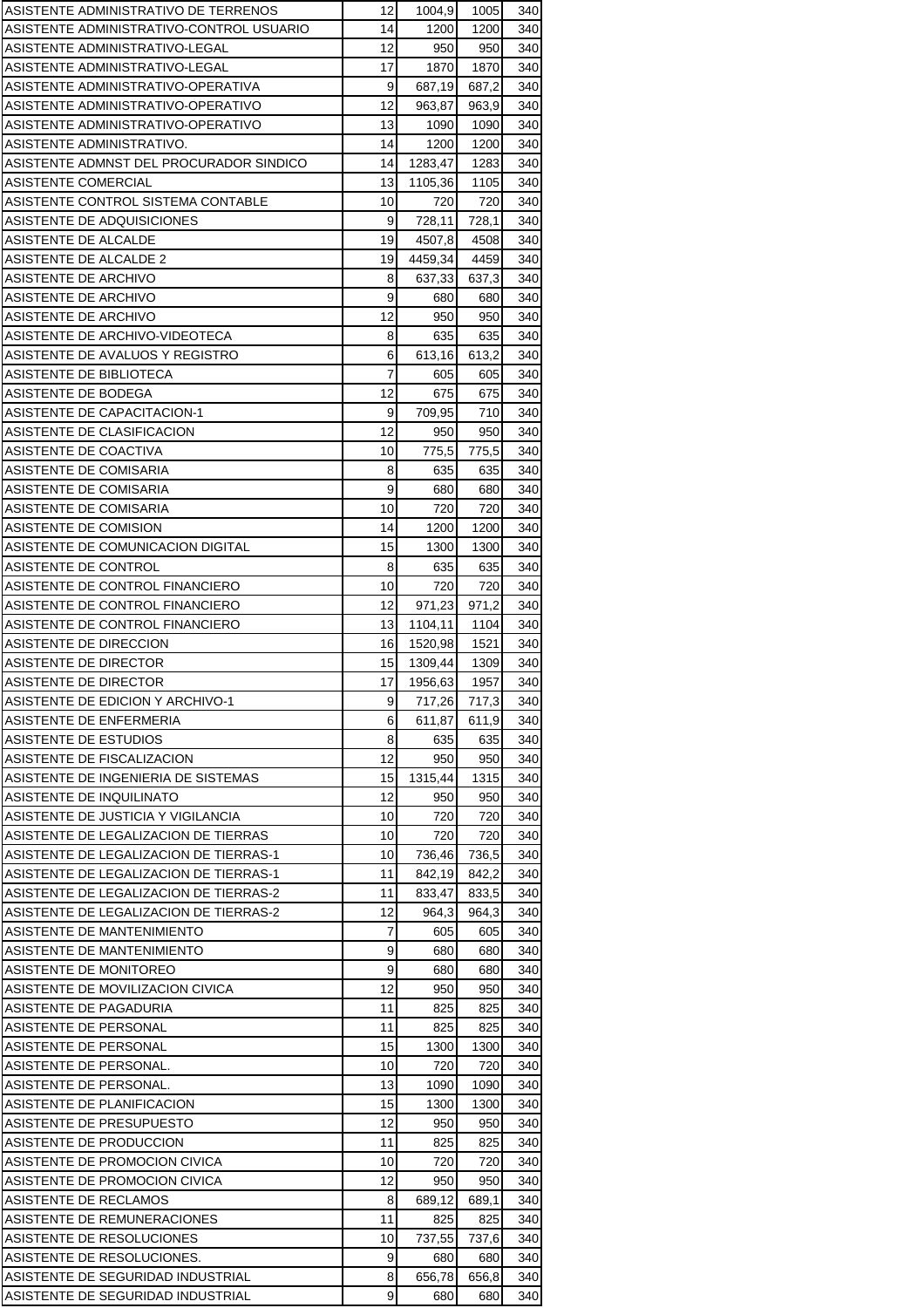| ASISTENTE DE SEGURIDAD INDUSTRIAL                            | 10       | 720            | 720         | 340        |
|--------------------------------------------------------------|----------|----------------|-------------|------------|
| ASISTENTE DE SUMINISTRO                                      | 6        | 630,38         | 630,4       | 340        |
| ASISTENTE DE TERRENOS-1                                      | 11       | 835,87         | 835,9       | 340        |
| ASISTENTE DE TESORERIA                                       | 9        | 680            | 680         | 340        |
| ASISTENTE DE TESORERIA                                       | 10       | 722,83         | 722,8       | 340        |
| ASISTENTE DE TESORERIA.                                      | 10       | 720            | 720         | 340        |
| ASISTENTE DE TRIBUTOS                                        | 10       | 720            | 720         | 340        |
| ASISTENTE DE TRIBUTOS-1                                      | 9        | 680            | 680         | 340        |
| ASISTENTE DE TRIBUTOS-1-D.FINANCIERA                         | 9        | 680            | 680         | 340        |
| <b>ASISTENTE DE TRIBUTOS-2</b>                               | 11       | 841,79         | 841,8       | 340        |
| ASISTENTE DE TRIBUTOS-2-D.FINANCIERA<br>ASISTENTE DE TURISMO | 9<br>12  | 680<br>950     | 680<br>950  | 340<br>340 |
| ASISTENTE DE VALORES                                         | 10       | 720            | 720         | 340        |
| ASISTENTE DE VALORES                                         | 11       | 837,59         | 837,6       | 340        |
| ASISTENTE DEL ALCALDE                                        | 19       | 4555,21        | 4555        | 340        |
| ASISTENTE DEL SUBPROCURADOR                                  | 13       | 1090           | 1090        | 340        |
| ASISTENTE GENERAL DE SUBPROC CONT PUB.                       | 18       | 2470           | 2470        | 340        |
| ASISTENTE GENERAL DEL PROCURADOR SINDICO                     | 17       | 1870           | 1870        | 340        |
| ASISTENTE JEFE EXPROPIACIONES                                | 12       | 959,44         | 959,4       | 340        |
| ASISTENTE JEFE PROCESOS                                      | 12       | 965.63         | 965,6       | 340        |
| ASISTENTE LEGAL                                              | 11       | 825            | 825         | 340        |
| ASISTENTE MANT. Y PRESERVACION                               | 8        | 635            | 635         | 340        |
| ASISTENTE OPERATIVO                                          | 7        | 688,72         | 688,7       | 340        |
| ASISTENTE OPERATIVO                                          | 8        | 635            | 635         | 340        |
| ASISTENTE OPERATIVO                                          | 9        | 680            | 680         | 340        |
| ASISTENTE OPERATIVO                                          | 10       | 720            | 720         | 340        |
| ASISTENTE OPERATIVO                                          | 12       | 950            | 950         | 340        |
| ASISTENTE OPERATIVO                                          | 13       | 1090           | 1090        | 340        |
| ASISTENTE OPERATIVO                                          | 14       | 1200           | 1200        | 340        |
| ASISTENTE OPERATIVO                                          | 15       | 1300           | 1300        | 340        |
| ASISTENTE OPERATIVO A                                        | 10       | 728,15         | 728,2       | 340        |
| ASISTENTE PEDAGOGICO                                         | 1        | 675            | 675         | 340        |
| ASISTENTE PLANIF. Y CATASTRO TURISTICO                       | 12       | 950            | 950         | 340        |
| ASISTENTE PROCURADOR                                         | 13       | 1090           | 1090        | 340        |
| ASISTENTE TECNICO                                            | 9        | 680            | 680         | 340        |
| ASISTENTE TECNICO                                            | 11       | 825            | 825         | 340        |
| ASISTENTE TECNICO                                            | 12       | 950            | 9501        | 340        |
| ASISTENTE TECNICO                                            | 13       | 1129,56        | 1130        | 340        |
| <b>ASISTENTE TECNICO</b>                                     | 14       | 1200           | 1200        | 340        |
| <b>ASISTENTE TECNICO</b>                                     | 15       | 1300           | 1300        | 340        |
| <b>ASISTENTE TECNICO</b>                                     | 16       | 1470           | 1470        | 340        |
| AUDITOR INFORMATICO 3                                        | 13       | 1093.25        | 1093        | 340        |
| AUDITOR INTERNO 1<br><b>AUDITOR INTERNO 1</b>                | 11<br>12 | 849,05         | 849,1       | 340        |
| AUDITOR SUPERVISOR JEFE                                      | 17       | 950<br>1880,72 | 950<br>1881 | 340<br>340 |
| AUDITOR TECNICO OO.PP 3                                      | 16       | 1598,76        | 1599        | 340        |
| AUX. DE RENTAS-D. FINANCIERA                                 | 9        | 680            | 680         | 340        |
| AUX.ESPARCIDOR ASFALTO-D. OBRAS PUBLICAS                     | 2        | 497,37         | 497,4       | 340        |
| AUXILIAR ADMINISTRATIVA                                      | 7        | 631,71         | 631,7       | 340        |
| AUXILIAR ADMINISTRATIVA                                      | 8        | 663,64         | 663,6       | 340        |
| AUXILIAR ADMINISTRATIVO                                      | 4        | 585            | 585         | 340        |
| AUXILIAR ADMINISTRATIVO                                      | 5        | 590            | 590         | 340        |
| AUXILIAR ADMINISTRATIVO                                      | 6        | 595            | 595         | 340        |
| AUXILIAR ADMINISTRATIVO                                      | 7        | 605            | 605         | 340        |
| AUXILIAR ADMINISTRATIVO                                      | 8        | 635            | 635         | 340        |
| AUXILIAR ADMINISTRATIVO                                      | 9        | 680            | 680         | 340        |
| AUXILIAR ADMINISTRATIVO                                      | 10       | 720            | 720         | 340        |
| AUXILIAR ADMINISTRATIVO                                      | 12       | 950            | 950         | 340        |
| AUXILIAR ADMINISTRATIVO                                      | 13       | 1090           | 1090        | 340        |
| AUXILIAR ADMINISTRATIVO (CAMAL)                              | 10       | 729,05         | 729,1       | 340        |
| AUXILIAR ADMINISTRATIVO C.E. N.5                             | 5        | 606,79         | 606,8       | 340        |
| AUXILIAR ADMINISTRATIVO C.E. N.7                             | 5        | 593,02         | 593         | 340        |
| AUXILIAR ADMINISTRATIVO-RECEPCION                            | 6        | 611,59         | 611,6       | 340        |
| AUXILIAR COMUNITARIA                                         | 9        | 543            | 543         | 340        |
| AUXILIAR CONTABLE-1                                          | 6        | 595            | 595         | 340        |
| <b>AUXILIAR CONTABLE-4</b>                                   | 9        | 680            | 680         | 340        |
| <b>AUXILIAR CONTROL BIENES</b>                               | 9        | 688,15         | 688,2       | 340        |
| AUXILIAR CONTROL TITULOS PREDIALES                           | 9        | 712,51         | 712,5       | 340        |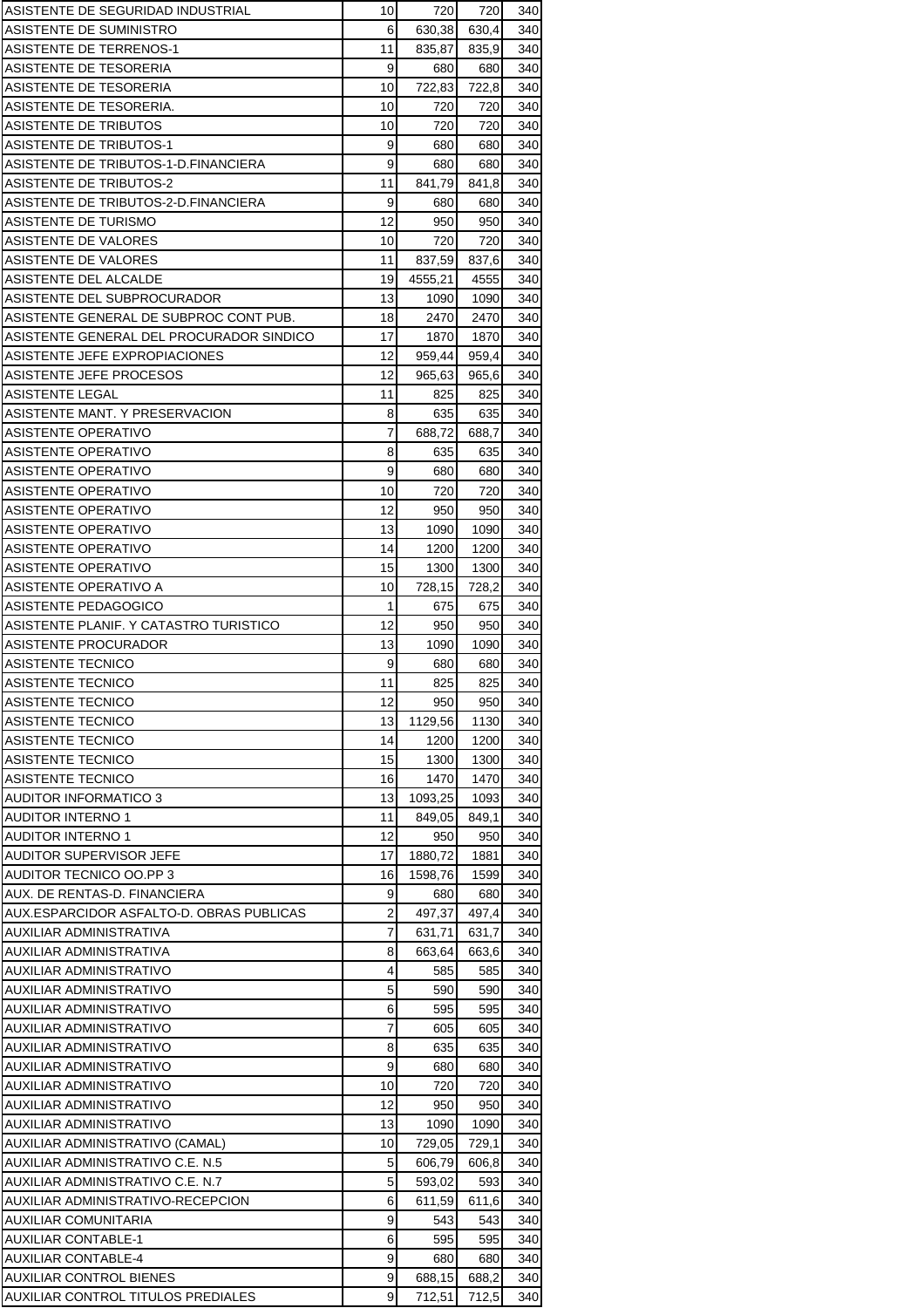| AUXILIAR DE ABOGACIA                                        | 12             | 950           | 950        | 340        |
|-------------------------------------------------------------|----------------|---------------|------------|------------|
| AUXILIAR DE ABOGACIA                                        | 13             | 1090          | 1090       | 340        |
| AUXILIAR DE ARCHIVO                                         | 4              | 614,4         | 614,4      | 340        |
| AUXILIAR DE ARCHIVO                                         | 5              | 590           | 590        | 340        |
| AUXILIAR DE ARCHIVO                                         | 6              | 595           | 595        | 340        |
| AUXILIAR DE ARCHIVO                                         | 7              | 605           | 605        | 340        |
| AUXILIAR DE ARCHIVO 2                                       | 8              | 636,42        | 636,4      | 340        |
| <b>AUXILIAR DE ARCHIVO-1</b>                                | 6              | 595           | 595        | 340        |
| <b>AUXILIAR DE ARCHIVO-1</b>                                | 7              | 605           | 605        | 340        |
| <b>AUXILIAR DE ARCHIVO-4</b><br>AUXILIAR DE BIBLIOTECA      | 11<br>3        | 825           | 825        | 340        |
| AUXILIAR DE BODEGA                                          | 10             | 580<br>555    | 580<br>555 | 340<br>340 |
| AUXILIAR DE BODEGA                                          | 11             | 640           | 640        | 340        |
| AUXILIAR DE CAMPO                                           | 4              | 585           | 585        | 340        |
| AUXILIAR DE CAMPO                                           | 5              | 590           | 590        | 340        |
| AUXILIAR DE CAMPO.                                          | 6              | 618,59        | 618,6      | 340        |
| AUXILIAR DE COACTIVA                                        | 9              | 680           | 680        | 340        |
| AUXILIAR DE COACTIVA                                        | 10             | 741,76        | 741,8      | 340        |
| AUXILIAR DE COACTIVA-1                                      | 9              | 680           | 680        | 340        |
| AUXILIAR DE CONTABILIDAD                                    | $\overline{7}$ | 605           | 605        | 340        |
| <b>AUXILIAR DE CONTABILIDAD</b>                             | 9              | 680           | 680        | 340        |
| AUXILIAR DE CONTABILIDAD                                    | 10             | 720           | 720        | 340        |
| AUXILIAR DE CONTABILIDAD.                                   | 10             | 721,45        | 721,5      | 340        |
| AUXILIAR DE CONTABILIDAD.                                   | 11             | 825           | 825        | 340        |
| <b>AUXILIAR DE CONTROL</b>                                  | 10             | 555           | 555        | 340        |
| <b>AUXILIAR DE CONTROL</b><br>AUXILIAR DE CONTROL DE BIENES | 11<br>8        | 640           | 640<br>635 | 340<br>340 |
| AUXILIAR DE CONTROL DE BIENES                               | 10             | 635<br>720    | 720        | 340        |
| AUXILIAR DE CONTROL DE RECLAMOS                             | 10             | 720           | 720        | 340        |
| AUXILIAR DE CONTROL DE TITULOS PREDIALES                    | 9              | 711,99        | 712        | 340        |
| AUXILIAR DE CONTROL DE TRIBUTOS                             | 9              | 708,75        | 708,8      | 340        |
| AUXILIAR DE CONTROL DE VEHICULOS                            | 8              | 667,29        | 667,3      | 340        |
| <b>AUXILIAR DE CONTROL FINANCIERO</b>                       | 10             | 720           | 720        | 340        |
| <b>AUXILIAR DE CONTROL PREVIO</b>                           | 10             | 771,49        | 771,5      | 340        |
| AUXILIAR DE DISENO GRAFICO                                  | 7              | 605           | 605        | 340        |
| AUXILIAR DE ENFERMERIA                                      | 9              | 543           | 543        | 340        |
| AUXILIAR DE ESPECTACULOS                                    | 9              | 680           | 6801       | 340        |
| AUXILIAR DE ESTADISTICA                                     | 6              | 595           | 595        | 340        |
| AUXILIAR DE ESTADISTICA                                     | 8              | 635           | 635        | 340        |
| <b>AUXILIAR DE ESTADISTICAS-2</b>                           | 9              | 680           | 680        | 340        |
| <b>AUXILIAR DE FARMACIA</b><br>AUXILIAR DE INVENTARIO       | 10<br>7        | 575<br>605    | 575<br>605 | 340<br>340 |
| <b>AUXILIAR DE INVENTARIO</b>                               | 8              | 641,7         | 641,7      | 340        |
| AUXILIAR DE INVENTARIOS                                     | 8              | 635           | 635        | 340        |
| AUXILIAR DE LABORATORIO                                     | 10             | 575           | 575        | 340        |
| <b>AUXILIAR DE LABORATORIO</b>                              | 11             | 595           | 595        | 340        |
| AUXILIAR DE LIMPIEZA                                        | 1              | 470           | 470        | 340        |
| AUXILIAR DE LIMPIEZA                                        | $\overline{2}$ | 480           | 480        | 340        |
| AUXILIAR DE LIMPIEZA                                        | 3              | 485           | 485        | 340        |
| <b>AUXILIAR DE LIMPIEZA-1</b>                               | 1              | 470           | 470        | 340        |
| <b>AUXILIAR DE LIMPIEZA-2</b>                               | $\overline{2}$ | 480           | 480        | 340        |
| AUXILIAR DE MANTENIMIENTO                                   | $\overline{2}$ | 480           | 480        | 340        |
| AUXILIAR DE MANTENIMIENTO                                   | 3              | 485           | 485        | 340        |
| <b>AUXILIAR DE MANTENIMIENTO</b>                            | 4              | 533,95        | 534        | 340        |
| AUXILIAR DE MANTENIMIENTO                                   | 5              | 495           | 495        | 340        |
| AUXILIAR DE MANTENIMIENTO                                   | 11             | 595           | 595        | 340        |
| AUXILIAR DE MERCADOS                                        | 10<br>11       | 575           | 575        | 340        |
| <b>AUXILIAR DE MERCADOS</b><br>AUXILIAR DE MICROFILM        | 6              | 595<br>598,03 | 595<br>598 | 340<br>340 |
| AUXILIAR DE MICROFILM                                       | 7              | 605           | 605        | 340        |
| AUXILIAR DE OPERADOR DE EQUIPOS                             | 1              | 470           | 470        | 340        |
| AUXILIAR DE PAGADURIA                                       | 6              | 595           | 595        | 340        |
| AUXILIAR DE PARROQUIAS                                      | 2              | 480           | 480        | 340        |
| AUXILIAR DE PLANIFICACION                                   | 10             | 720           | 720        | 340        |
| <b>AUXILIAR DE RESOLUCIONES</b>                             | 9              | 680           | 680        | 340        |
| <b>AUXILIAR DE RESOLUCIONES-2</b>                           | 9              | 696,15        | 696.2      | 340        |
| <b>AUXILIAR DE SERVICIO 1</b>                               | 1              | 470           | 470        | 340        |
| AUXILIAR DE SERVICIO 1                                      | $\overline{2}$ | 486,34        | 486,3      | 340        |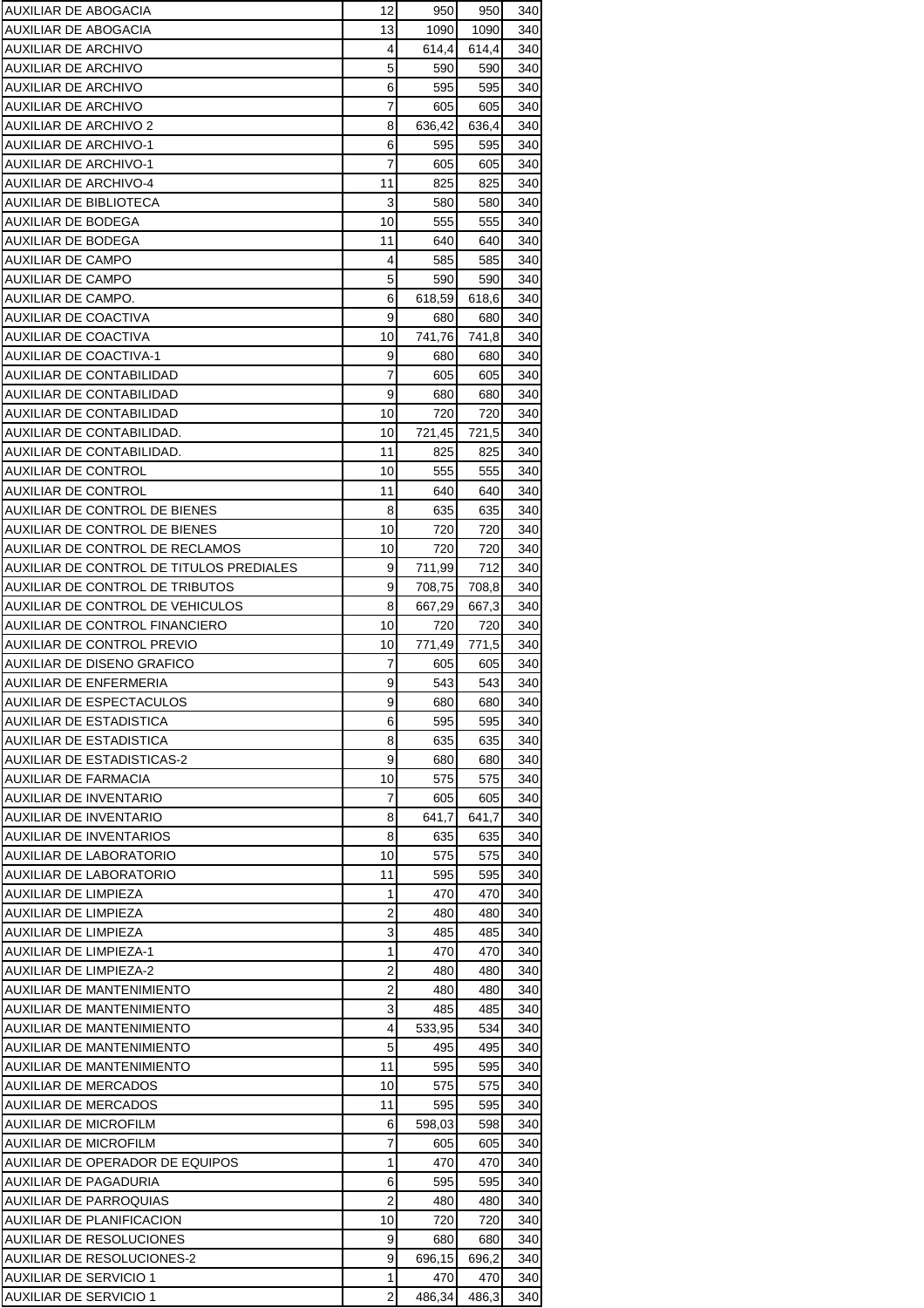| AUXILIAR DE SERVICIO 1                                          | 3              | 485             | 485          | 340        |
|-----------------------------------------------------------------|----------------|-----------------|--------------|------------|
| AUXILIAR DE SERVICIO 2                                          | $\overline{2}$ | 480             | 480          | 340        |
| AUXILIAR DE SERVICIO 2                                          | 3              | 493.26          | 493,3        | 340        |
| AUXILIAR DE SERVICIO 3                                          | 3              | 491,82          | 491,8        | 340        |
| <b>AUXILIAR DE SERVICIOS</b>                                    | 1              | 470             | 470          | 340        |
| <b>AUXILIAR DE SERVICIOS</b>                                    | 2              | 480             | 480          | 340        |
| AUXILIAR DE SERVICIOS                                           | 3              | 485             | 485          | 340        |
| AUXILIAR DE SERVICIOS                                           | 5              | 495             | 495          | 340        |
| AUXILIAR DE SERVICIOS C.C.<br>AUXILIAR DE SOPORTE A USUARIOS    | 1<br>10        | 501,48<br>720   | 501,5<br>720 | 340<br>340 |
| AUXILIAR DE VENTANILLA                                          | 5              | 590             | 590          | 340        |
| AUXILIAR DE VENTANILLA                                          | 6              | 595             | 595          | 340        |
| AUXILIAR DE VENTANILLA                                          | 7              | 605             | 605          | 340        |
| AUXILIAR DE VENTANILLA                                          | 8              | 649,25          | 649,3        | 340        |
| AUXILIAR DE VIA PUBLICA                                         | 8              | 635             | 635          | 340        |
| AUXILIAR ESPARCIDOR DE ASFALTO                                  | 2              | 506,99          | 507          | 340        |
| AUXILIAR OPERATIVO                                              | 9              | 680             | 680          | 340        |
| AUXILIAR OPERATIVO                                              | 10             | 575             | 575          | 340        |
| AUXILIAR OPERATIVO                                              | 11             | 825             | 825          | 340        |
| AUXILIAR OPERATIVO DE PROMOCION                                 | 8              | 635             | 635          | 340        |
| <b>AUXILIAR TECNICO</b>                                         | 8              | 635             | 635          | 340        |
| <b>AUXILIAR TECNICO</b>                                         | 11             | 595             | 595          | 340        |
| AVALUADOR 1                                                     | 9              | 680             | 680          | 340        |
| <b>AVALUADOR 2</b>                                              | 10             | 723,21          | 723,2        | 340        |
| AVALUADOR-1<br>AVALUADOR-2                                      | 9              | 691,05          | 691,1        | 340        |
| AVALUADOR-3.                                                    | 10<br>11       | 738,65<br>825   | 738,7<br>825 | 340<br>340 |
| <b>AYUDANTE</b>                                                 | 1              | 470             | 470          | 340        |
| AYUDANTE CARPINTERO                                             | 4              | 492,74          | 492,7        | 340        |
| AYUDANTE DE ALBANIL                                             | 4              | 499,36          | 499,4        | 340        |
| AYUDANTE DE CONTROL DE CANTERA                                  | 11             | 582,74          | 582,7        | 340        |
| AYUDANTE DE CONTROL DE CANTERA                                  | 12             | 683,84          | 683,8        | 340        |
| AYUDANTE DE FISCALIZADOR                                        | 12             | 675             | 675          | 340        |
| AYUDANTE DE FURGON                                              | 1              | 470             | 470          | 340        |
| AYUDANTE DE ING. ELECTRICO                                      | 12             | 950             | 950          | 340        |
| AYUDANTE DE MECANICO                                            | 3              | 485             | 485          | 340        |
| AYUDANTE DE OBRAS                                               | 9              | 541             | 541          | 340        |
| AYUDANTE DE OBRAS                                               | 11             | 640             | 640          | 340        |
| AYUDANTE DE OBRAS                                               | 12             | 770             | 770          | 340        |
| AYUDANTE DE OPERADOR DE EQUIPOS                                 | 1              | 470             | 470          | 340        |
| AYUDANTE DE PARVULOS<br>AYUDANTE DE SUPERV. DE OBRAS ELECTRICAS | 1              | 545             | 545<br>654.9 | 340        |
| AYUDANTE DE SUPERVISOR DE GUARDIANES                            | 11<br>11       | 654,88<br>594,8 | 594,8        | 340<br>340 |
| AYUDANTE DE SUPERVISOR OBRA                                     | 11             | 640             | 640          | 340        |
| <b>AYUDANTE ELECTRICO</b>                                       | 4              | 490             | 490          | 340        |
| AYUDANTE ELECTROMECANICO                                        | 3              | 485             | 485          | 340        |
| AYUDANTE SOLDADOR                                               | 2              | 503,61          | 503,6        | 340        |
| AYUDANTE SOLDADOR                                               | 3              | 485             | 485          | 340        |
| AYUDANTE SUPERVIS. DE OBRAS POR ADMINIST                        | 11             | 580             | 580          | 340        |
| AYUDANTE SUPERVIS. DE OBRAS POR ADMINIST                        | 12             | 675             | 675          | 340        |
| AYUDANTE/OFICIAL DEL TANQUERO                                   | 1              | 470             | 470          | 340        |
| <b>BIBLIOTECARIO</b>                                            | 7              | 622,1           | 622,1        | 340        |
| <b>BIBLIOTECARIO DE PROCESOS</b>                                | $\overline{7}$ | 619,81          | 619,8        | 340        |
| <b>BIBLIOTECARIO DE PROCESOS</b>                                | 8              | 707,1           | 707,1        | 340        |
| <b>BIBLIOTECARIO-1</b>                                          | 7              | 605             | 605          | 340        |
| BIBLIOTECARIO-2                                                 | 9              | 691,82          | 691,8        | 340        |
| <b>BODEGUERO</b>                                                | 8              | 665,68          | 665,7        | 340        |
| <b>BODEGUERO</b><br><b>BODEGUERO</b>                            | 10<br>11       | 720<br>825      | 720<br>825   | 340<br>340 |
| <b>BODEGUERO</b>                                                | 14             | 1225,17         | 1225         | 340        |
| BODEGUERO CENTRO EDUCATIVO # 9                                  | 7              | 605             | 605          | 340        |
| BODEGUERO-1                                                     | 11             | 841,79          | 841,8        | 340        |
| BODEGUERO-2                                                     | 13             | 1101,69         | 1102         | 340        |
| BODEGUERO-JEFE                                                  | 11             | 893,78          | 893,8        | 340        |
| CADENERO                                                        | 2              | 480             | 480          | 340        |
| CADENERO                                                        | 3              | 485             | 485          | 340        |
| <b>CADENERO MUNICIPAL</b>                                       | $\overline{2}$ | 480             | 480          | 340        |
| CADENERO MUNICIPAL                                              | 3              | 494,7           | 494,7        | 340        |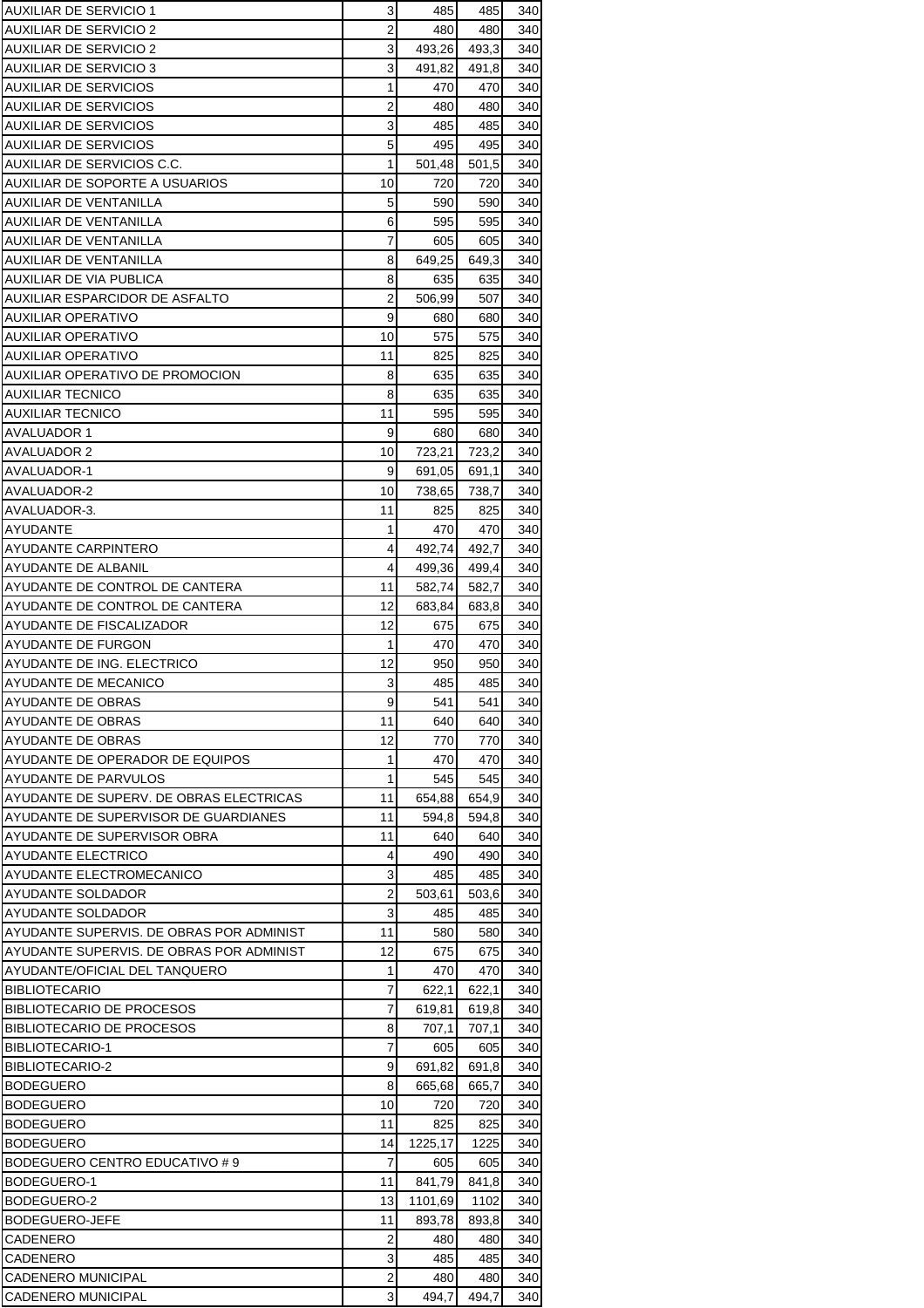| <b>CADENERO MUNICIPAL</b>                                    | 5        | 528,86           | 528,9          | 340        |
|--------------------------------------------------------------|----------|------------------|----------------|------------|
| CAJERO RECAUDADOR                                            | 10       | 720              | 720            | 340        |
| <b>CAJERO GENERAL</b>                                        | 16       | 1470             | 1470           | 340        |
| CAJERO RECAUDADOR                                            | 9        | 706,95           | 707            | 340        |
| CAJERO RECAUDADOR                                            | 10       | 720              | 720            | 340        |
| CAJERO RECAUDADOR - RED DE MERCADOS                          | 10       | 723,42           | 723,4          | 340        |
| CAJERO RECAUDADOR - T.T.V                                    | 10       | 720              | 720            | 340        |
| CAJERO RECAUDADOR T.T.V.                                     | 10       | 720              | 720            | 340        |
| CAJERO RECAUDADOR.                                           | 11       | 834,51           | 834,5          | 340        |
| CALDERERO<br>CAMAROGRAFO                                     | 5<br>11  | 546,69           | 546,7          | 340        |
| <b>CAMAROGRAFO</b>                                           | 12       | 681,21<br>812,87 | 681,2<br>812,9 | 340<br>340 |
| <b>CARPINTERO</b>                                            | 4        | 490              | 490            | 340        |
| <b>CHOFER</b>                                                | 8        | 520              | 520            | 340        |
| <b>CHOFER 1</b>                                              | 8        | 520              | 520            | 340        |
| CHOFER 2                                                     | 8        | 525              | 525            | 340        |
| CHOFER 3                                                     | 8        | 525              | 525            | 340        |
| <b>COMANDANTE DE ESCUADRA</b>                                | 11       | 682,62           | 682,6          | 340        |
| COMANDANTE DE PELOTON                                        | 11       | 640              | 640            | 340        |
| COMISARIA SEXTO MNCPAL DE CONSTRUCC                          | 15       | 1300             | 1300           | 340        |
| <b>COMISARIO</b>                                             | 15       | 1300             | 1300           | 340        |
| <b>COMISARIO AMBIENTAL</b>                                   | 15       | 1300             | 1300           | 340        |
| <b>COMISARIO CUARTO</b>                                      | 15       | 1300             | 1300           | 340        |
| COMISARIO MUNICIPAL DE POSORJA                               | 15       | 1300             | 1300           | 340        |
| COMISARIO OCTAVO MNCPAL DE CONSTRCC                          | 15       | 1300             | 1300           | 340        |
| COMISARIO QUINTO DE CONTRUCCION                              | 15       | 1363,65          | 1364           | 340        |
| <b>COMISARIO SEGUNDO</b>                                     | 15       | 1300             | 1300           | 340        |
| <b>COMISARIO SEPTIMO</b><br><b>COMISARIO TERCERO</b>         | 15<br>15 | 1300             | 1300<br>1305   | 340<br>340 |
| <b>COMUNICADOR SOCIAL</b>                                    | 13       | 1304,51<br>1090  | 1090           | 340        |
| <b>CONCEJAL MUNICIPAL</b>                                    | 18       | 3061             | 3061           | 340        |
| CONCEJAL MUNICIPAL SUPLENTE                                  | 18       | 2470             | 2470           | 340        |
| <b>CONSERJE</b>                                              | 9        | 543              | 543            | 340        |
| <b>CONSERJE VOLANTE</b>                                      | 9        | 543              | 543            | 340        |
| <b>CONSULTOR LEGAL</b>                                       | 19       | 4440             | 4440           | 340        |
| CONSULTOR LEGAL - PROCESOS                                   | 18       | 2470             | 2470           | 340        |
| CONSULTOR LEGAL AREA DE CONTRATOS                            | 18       | 2470             | 2470           | 340        |
| CONTADOR PROYECTOS CAF-BEDE                                  | 17       | 1873.84          | 1874           | 340        |
| CONTROLADOR DE OBRAS                                         | 10       | 575              | 575            | 340        |
| CONTROLADOR DE OBRAS                                         | 11       | 595              | 595            | 340        |
| CONTROLADOR DE OBRAS                                         | 12       | 890              | 890            | 340        |
| COORD. EJEC. DE PARTICIPACION CIUDADANA                      | 19       | 4440             | 4440           | 340        |
| COORD.GRAL.DEL DPTO DE EDUC E INTEGRACIO                     | 16       | 1470             | 1470<br>1870   | 340        |
| <b>COORDINADOR</b><br>COORDINADOR ADMINIS-SEGURIDAD ALCALDIA | 17<br>17 | 1870<br>2031,57  | 2032           | 340<br>340 |
| COORDINADOR ADMINISTRATIV0                                   | 17       | 1870             | 1870           | 340        |
| COORDINADOR ADMINISTRATIV0                                   | 18       | 2470             | 2470           | 340        |
| COORDINADOR ADMINISTRATIVO                                   | 11       | 883,42           | 883,4          | 340        |
| COORDINADOR ADMINISTRATIVO                                   | 17       | 1870             | 1870           | 340        |
| COORDINADOR ADMINISTRATIVO                                   | 18       | 3150             | 3150           | 340        |
| COORDINADOR AREA ODONTOLOGICA                                | 16       | 1481,37          | 1481           | 340        |
| COORDINADOR COMISION TECNICA                                 | 15       | 1348,68          | 1349           | 340        |
| COORDINADOR CONTROL SISTEMA CONTABLE                         | 17       | 1876,19          | 1876           | 340        |
| COORDINADOR DE ANALISIS DE RIESGO                            | 17       | 1931,54          | 1932           | 340        |
| COORDINADOR DE AREAS VERDES                                  | 15       | 1300             | 1300           | 340        |
| COORDINADOR DE COOPERACION TECNICA                           | 18       | 2519,03          | 2519           | 340        |
| COORDINADOR DE DEPORTES                                      | 13       | 1106,15          | 1106           | 340        |
| COORDINADOR DE MOVILIZACION CIVICA                           | 12       | 950              | 950            | 340        |
| COORDINADOR DE OPERATIVOS                                    | 17       | 1870             | 1870           | 340        |
| COORDINADOR DE PRENSA<br>COORDINADOR DE PROYECTOS            | 12<br>18 | 974,43<br>2470   | 974,4<br>2470  | 340<br>340 |
| COORDINADOR DE PROYECTOS VIALES                              | 16       | 1479,28          | 1479           | 340        |
| COORDINADOR DE RELACIONES PUBLICAS                           | 11       | 825              | 825            | 340        |
| COORDINADOR DE RELACIONES PUBLICAS, PROTO                    | 18       | 2471,46          | 2471           | 340        |
| COORDINADOR DE SALUD                                         | 14       | 1228,05          | 1228           | 340        |
| COORDINADOR DE SALUD                                         | 15       | 1300             | 1300           | 340        |
| COORDINADOR DE SALUD                                         | 16       | 1527,69          | 1528           | 340        |
| COORDINADOR DE SALUD-2                                       | 15       | 1300             | 1300           | 340        |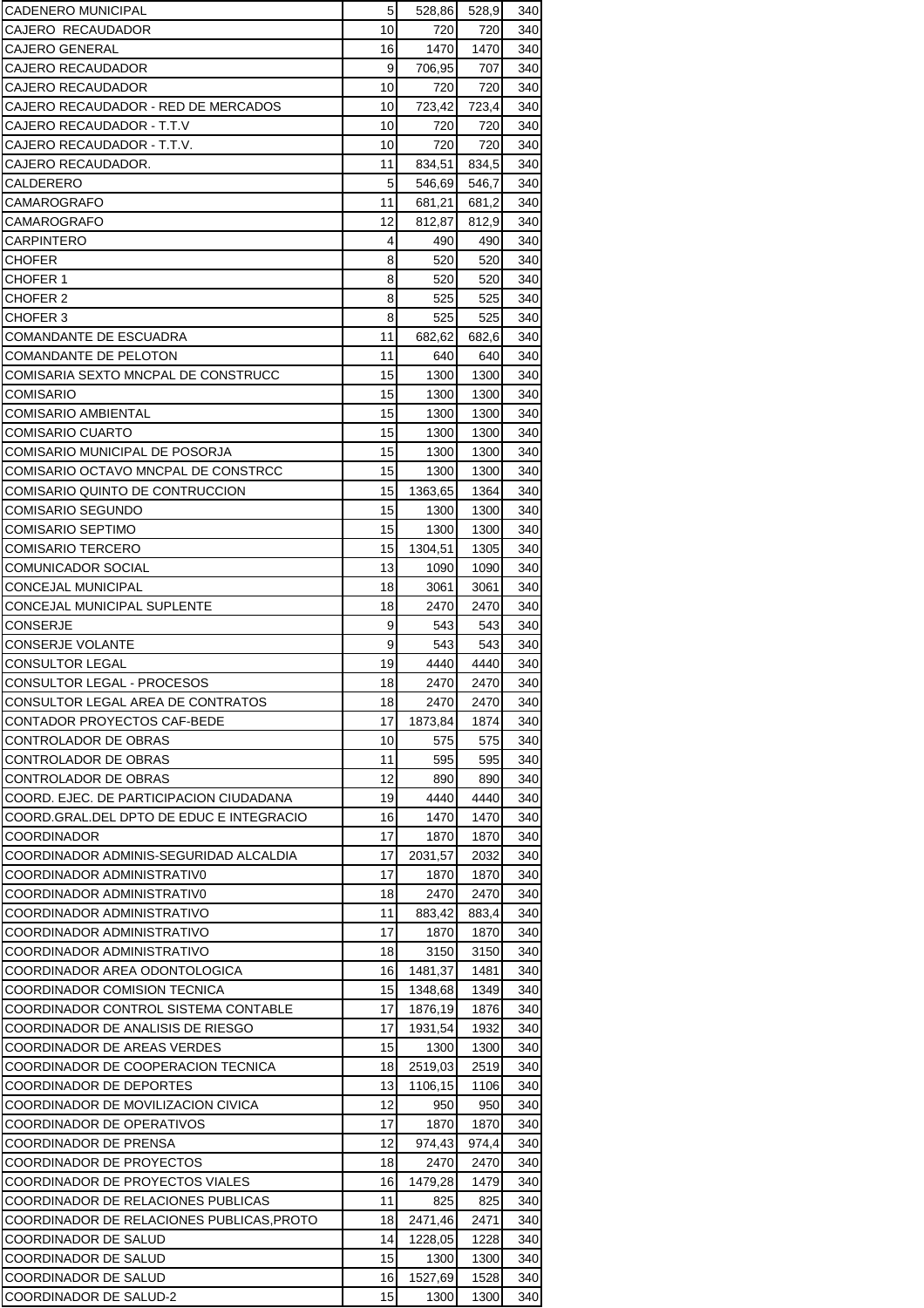| COORDINADOR DE SEGURIDAD                  | 14             | 1200               | 1200  | 340 |
|-------------------------------------------|----------------|--------------------|-------|-----|
| COORDINADOR DE SEGURIDAD                  | 16             | 1470               | 1470  | 340 |
| COORDINADOR DE SEGURIDAD                  | 17             | 1870               | 1870  | 340 |
| COORDINADOR DE SEGURIDAD.                 | 18             | 3150               | 3150  | 340 |
| COORDINADOR DEL PORTAL DE COMPRAS         | 18             | 3285,21            | 3285  | 340 |
| COORDINADOR EN MARKETING SOCIAL           | 18             | 2470               | 2470  | 340 |
| COORDINADOR INSTITUCIONAL                 | 15             | 1300               | 1300  | 340 |
| COORDINADOR INSTITUCIONAL                 | 16             | 1470               | 1470  | 340 |
| <b>COORDINADOR INSTITUCIONAL</b>          | 17             | 1870               | 1870  | 340 |
| COORDINADOR INSTITUCIONAL                 | 18             | 2470               | 2470  | 340 |
| COORDINADOR INSTITUCIONAL                 | 19             | 3450               | 3450  | 340 |
| COORDINADOR INSTITUCIONAL(CTRL DE CENT N  | 18             | 2470               | 2470  | 340 |
| COORDINADOR INSTITUCIONAL.                | 18             | 3150               | 3150  | 340 |
| COORDINADOR TECNICO                       | 17             | 1870               | 1870  | 340 |
| COORDINADOR TECNICO DPTO PROYECTOS ESPEC  | 16             | 1490,81            | 1491  | 340 |
| COORDINADORA ADMINISTRATIVA               | 14             | 1214,14            | 1214  | 340 |
| COORDINADORA DE COMITES CIVICOS           | 18             | 2470               | 2470  | 340 |
| CORRALERO                                 | 1              | 501,95             | 502   | 340 |
| <b>COTIZADOR</b>                          | 8              | 638,61             | 638,6 | 340 |
| <b>DELEGADO MUNICIPAL</b>                 | 8              | 635                | 635   | 340 |
| <b>DELEGADO MUNICIPAL</b>                 | 9              | 680                | 680   | 340 |
| DELEGADO MUNICIPAL CONSTRUCC.             | 9              | 680                | 680   | 340 |
| DESPACHADOR DE COMBUSTIBLE                | $\overline{2}$ | 480                | 480   | 340 |
| <b>DIBUJANTE</b>                          | 6              | 595                | 595   | 340 |
| <b>DIBUJANTE</b>                          | 7              | 605                | 605   | 340 |
| <b>DIBUJANTE</b>                          | 8              | 635                | 635   | 340 |
| <b>DIBUJANTE</b>                          | 9              | 680                | 680   | 340 |
| DIBUJANTE-1                               | 6              | 611,7              | 611,7 | 340 |
| DIBUJANTE-2                               | 9              | 680                | 680   | 340 |
| <b>DIGITADOR</b>                          | 6              | 595                | 595   | 340 |
| <b>DIGITADOR</b>                          | 7              | 613,6              | 613,6 | 340 |
| <b>DIGITADOR</b>                          | 8              | 635                | 635   | 340 |
| <b>DIGITADOR</b>                          | 9              | 680                | 680   | 340 |
| <b>DIGITADOR</b>                          | 10             | 720                | 720   | 340 |
| DIRECTOR ADMINISTRATIVO                   | 19             | 4620               | 4620  | 340 |
| DIRECTOR COMUNICACION SOCIAL, PRENSA Y P  | 19             | 4713,49            | 4713  | 340 |
| DIRECTOR DE ACCION SOCIAL Y EDUCACION     | 19             | 5006,48            | 5006  | 340 |
| DIRECTOR DE AREAS VERDES, PARQUES Y MOVIL | 19             | 4683,33            | 4683  | 340 |
| DIRECTOR DE ASEO CANTONAL, MERCADOS Y SER | 19             | 4754,96            | 4755  | 340 |
| DIRECTOR DE BANDA                         | 9              | 701,78             | 701,8 | 340 |
| DIRECTOR DE CONTROL DE GESTION DE LAS F   | 19             |                    | 5275  | 340 |
| DIRECTOR DE CULTURA Y PROMOCION CIVICA    | 19             | 5274,56<br>4819,06 | 4819  | 340 |
| DIRECTOR DE DESARROLLO INSTITUCIONAL M.I  | 19             |                    |       |     |
|                                           |                | 4620               | 4620  | 340 |
| DIRECTOR DE GESTION DE RIESGOS Y COOPERA  | 19             | 4620               | 4620  | 340 |
| DIRECTOR DE INFORMATICA                   | 19             | 4620               | 4620  | 340 |
| DIRECTOR DE INFRAESTRUCTURA COMUNITARIA   | 19             | 4620               | 4620  | 340 |
| DIRECTOR DE JUSTICIA Y VIGILANCIA         | 19             | 4620               | 4620  | 340 |
| DIRECTOR DE LA U.EJECUTORA DE PARQUES     | 19             | 4620               | 4620  | 340 |
| DIRECTOR DE MEDIO AMBIENTE                | 19             | 4620               | 4620  | 340 |
| DIRECTOR DE OBRAS PUBLICAS                | 19             | 4879,58            | 4880  | 340 |
| DIRECTOR DE POLICIA METROPOLITANO         | 19             | 4620               | 4620  | 340 |
| DIRECTOR DE RECURSOS HUMANOS              | 19             | 5222,09            | 5222  | 340 |
| DIRECTOR DE SALUD PUBLICA E HIGIENE       | 19             | 5253,88            | 5254  | 340 |
| DIRECTOR DE TERRENOS Y SERV.PARRQUIALES   | 19             | 4620               | 4620  | 340 |
| DIRECTOR DE TURISMO, RELACIONES INTERNACI | 19             | 4620               | 4620  | 340 |
| DIRECTOR DE URBANISMO AVALUOS Y REGISTRO  | 19             | 4620               | 4620  | 340 |
| DIRECTOR DE USO DEL ESPACIO Y VIA PUBLI   | 19             | 4620               | 4620  | 340 |
| DIRECTOR DE VINCULACION CON LA COMUNIDAD  | 19             | 4620               | 4620  | 340 |
| <b>DIRECTOR FINANCIERO</b>                | 19             | 4810,38            | 4810  | 340 |
| DIRECTOR MUNICIPAL DE DEPORTES            | 19             | 4620               | 4620  | 340 |
| DIRECTOR ORDENAMIENTO E INFRAESTRUCTURA   | 19             | 5039,66            | 5040  | 340 |
| DIRECTOR UNIDAD CAF-BEDE                  | 19             | 4620               | 4620  | 340 |
| DIRECTOR UNIDAD EJEC. PROY. LOT. C/SERV.  | 18             | 2470               | 2470  | 340 |
| DIRECTOR UNIDAD ZUMAR                     | 19             | 3450               | 3450  | 340 |
| DIRECTORA DEL MUSEO DE MUSICA-R.ALC.      | 18             | 3150               | 3150  | 340 |
| <b>DISENADOR GRAFICO</b>                  | 13             | 1090               | 1090  | 340 |
| <b>DISENADOR GRAFICO</b>                  | 15             | 1300               | 1300  | 340 |
| DISENADOR GRAFICO WEB                     | 15             | 1306,23            | 1306  | 340 |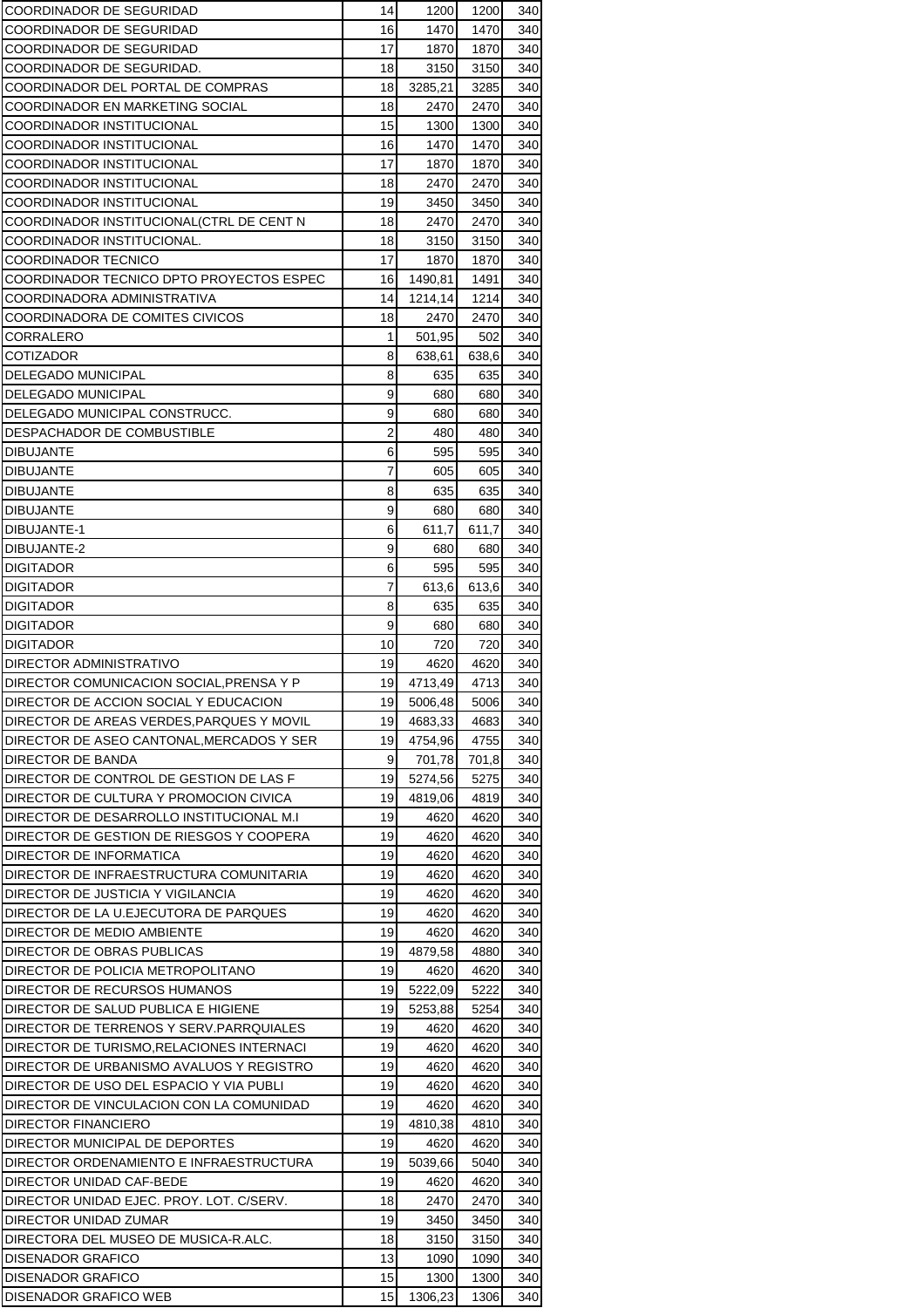| DOCTOR EN QUIMICA Y FARMACIA                 | 13             | 1090    | 1090  | 340 |
|----------------------------------------------|----------------|---------|-------|-----|
| ECONOMISTA                                   | 18             | 2470    | 2470  | 340 |
| <b>EDITOR</b>                                | 12             | 982,07  | 982,1 | 340 |
| EDUCADORA DE PARVULOS                        | 1              | 675     | 675   | 340 |
| EDUCADORA DE PARVULOS                        | 2              | 545     | 545   | 340 |
| EDUCADORA DE PARVULOS                        | 3              | 817     | 817   | 340 |
| <b>ELECTRICISTA</b>                          | 3              | 495,45  | 495,5 | 340 |
| <b>ELECTRICISTA</b>                          | 4              | 490     | 490   | 340 |
| <b>ELECTRICISTA</b>                          | 5              | 495     | 495   | 340 |
| <b>ELECTRICISTA</b>                          | 6              | 500     | 500   | 340 |
| <b>ELECTRICISTA</b>                          | $\overline{7}$ | 505     | 505   | 340 |
| <b>ELECTRICISTA</b>                          | 8              | 570,48  | 570,5 | 340 |
| <b>ELECTRICISTA 1</b>                        | 3              | 485     | 485   | 340 |
| <b>ELECTRICISTA 2</b>                        | 6              | 507,66  | 507,7 | 340 |
| ENCARGADO DE CUADRILLAS                      | 5              | 495     | 495   | 340 |
| ENCARGADO DE CUADRILLAS                      | 6              | 523,56  | 523,6 | 340 |
| <b>ENCARGADO DE CUADRILLAS</b>               | 7              | 505     | 505   | 340 |
| ENCARGADO DE CUADRILLAS                      | 8              | 520     | 520   | 340 |
| ENCARGADO MUNICIPAL                          | 6              | 511,38  | 511,4 | 340 |
| ENCUADERNADOR                                | 10             | 560,23  | 560,2 | 340 |
| ESPECIALISTA EN IMPACTO AMBIENTAL            | 18             | 2503,61 | 2504  | 340 |
| ESPECIALISTA EN PROYECTOS AMBIENTALES        | 14             | 1200    | 1200  | 340 |
| ESPECIALISTA EN SUELOS Y PAVIMENTOS          | 16             | 1470    | 1470  | 340 |
| ESPECIALISTA EN SUELOS Y PAVIMENTOS          | 18             | 2470    | 2470  | 340 |
| ESPECIALISTA NORMATIVA URBANA                | 17             | 1997,99 | 1998  | 340 |
| ESPECIALISTA SIST DE INFORM GEOGRAFICO       | 14             | 1200    | 1200  | 340 |
| <b>ESPECIALISTA VIAL</b>                     | 18             | 2470    | 2470  | 340 |
| <b>ESTIBADOR</b>                             | 1              | 470     | 470   | 340 |
| <b>ESTIBADOR</b>                             | 2              | 569,25  | 569,3 | 340 |
| FAENADOR                                     | 1              | 470     | 470   | 340 |
| FAENADOR                                     | $\overline{2}$ | 480     | 480   | 340 |
| <b>FIERRERO</b>                              | 4              | 490     | 490   | 340 |
| <b>FIERRERO</b>                              | 5              | 495     | 495   | 340 |
| <b>FISCALIZADOR</b>                          | 11             | 825     | 825   | 340 |
| FISCALIZADOR CONTROL DE EDIFICACIONES        | 11             | 899,61  | 899,6 | 340 |
| FISCALIZADOR DE CIAS. DE LIMPIEZA            | 18             | 2470    | 2470  | 340 |
| FISCALIZADOR DE CONTROL DE EDIFICACION       | 11             | 828,81  | 828,8 | 340 |
| FISCALIZADOR DE CONTROL DE EDIFICACION-2     | 12             | 965,8   | 965,8 | 340 |
| FISCALIZADOR DE CONTROL DE EDIFICACIONES     | 11             | 830,27  | 830,3 | 340 |
| FISCALIZADOR DE CONTROL EDIFICACION          | 12             | 951,21  | 951,2 | 340 |
| FISCALIZADOR DE CONTROL EDIFICACION-2        | 11             | 825     | 825   | 340 |
| <b>FISCALIZADOR DE CONTROL EDIFICACION-2</b> | 12             | 981,54  | 981.5 | 340 |
| <b>FISCALIZADOR DE CONTROL EDIFICACIONES</b> | 11             | 825     | 825   | 340 |
| FISCALIZADOR DE CONTROL URBANO               | 11             | 825     | 825   | 340 |
| FISCALIZADOR DE CONTROL URBANO               | 12             | 950     | 950   | 340 |
| FISCALIZADOR DE OBRA                         | 10             | 720     | 720   | 340 |
| FISCALIZADOR DE OBRA                         | 12             | 950     | 950   | 340 |
| FISCALIZADOR DE OBRA                         | 14             | 1200    | 1200  | 340 |
| FISCALIZADOR DE OBRA                         | 17             | 1870    | 1870  | 340 |
| FISCALIZADOR DE OBRAS-2                      | 12             | 950     | 950   | 340 |
| FISCALIZADOR DE SEGURIDAD                    | 18             | 2470    | 2470  | 340 |
| FISCALIZADOR MUNICIPAL                       | 11             | 826,45  | 826,5 | 340 |
| FISCALIZADOR-2                               | 12             | 962,32  | 962,3 | 340 |
| FISCALIZADOR/CONTROL DE EDIFICACIONES        | 12             | 1006,26 | 1006  | 340 |
| FISCALZIADOR CONTROL DE EDIFICACIONES        | 11             | 851,15  | 851,2 | 340 |
| <b>FOTOGRAFO</b>                             | 12             | 675     | 675   | 340 |
| <b>FUMIGADOR</b>                             | 1              | 470     | 470   | 340 |
| GASFITERO                                    | 3              | 496,15  | 496,2 | 340 |
| GASFITERO                                    | 4              | 495,46  | 495,5 | 340 |
| GASFITERO                                    | 6              | 505,9   | 505,9 | 340 |
| GUARDIA DE SEGURIDAD                         | 11             | 595     | 595   | 340 |
| GUARDIA DE SEGURIDAD                         | 12             | 714,87  | 714,9 | 340 |
| GUARDIA DE SEGURIDAD-RED DE MERCADOS         | 10             | 555     | 555   | 340 |
| GUARDIAN                                     | 1              | 470     | 470   | 340 |
| GUARDIAN                                     | 2              | 480     | 480   | 340 |
| GUARDIAN-1                                   | 1              | 470     | 470   | 340 |
| GUARDIAN-3                                   | 3              | 501,44  | 501,4 | 340 |
| GUIA DE MUSEO BILINGUE                       | 9              | 680     | 680   | 340 |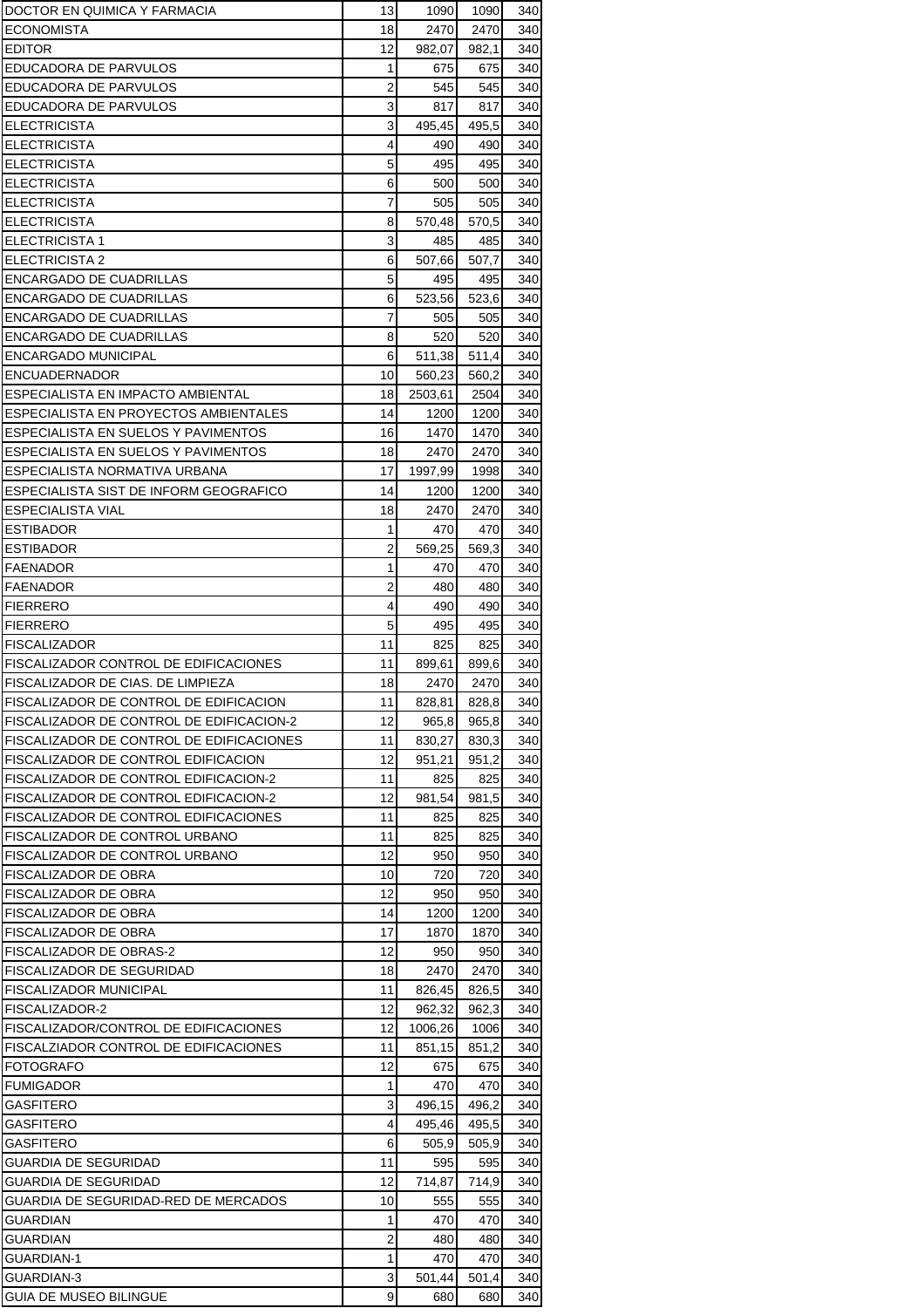| <b>GUIA DE MUSEO-1</b>                             | 7              | 605             | 605          | 340        |
|----------------------------------------------------|----------------|-----------------|--------------|------------|
| GUIA DE MUSEO-2                                    | 9              | 680             | 680          | 340        |
| GUIA DE MUSEO-2 (BILINGUE)                         | 9              | 680             | 680          | 340        |
| ING/ARQ. VIVIENDA Y ASENTAMIENTO                   | 13             | 1109,45         | 1109         | 340        |
| ING/ARQUITECTO URBANISTA                           | 14             | 1200            | 1200         | 340        |
| INGENIERO ANALISTA DE PRECIOS                      | 14             | 1210,25         | 1210         | 340        |
| INGENIERO DE DISENO VIAL                           | 16             | 1575,21         | 1575         | 340        |
| INGENIERO DE DRENAJE                               | 14             | 1227,35         | 1227         | 340        |
| <b>INGENIERO DE DRENAJE</b>                        | 16             | 1470            | 1470         | 340        |
| <b>INGENIERO DE ESTRUCTURA</b>                     | 16             | 1484,05         | 1484         | 340        |
| <b>INGENIERO DE ESTRUCTURAS</b>                    | 16             | 1470            | 1470         | 340        |
| INGENIERO DE OBRA - DIRECCION OO.PP.               | 14             | 1200            | 1200         | 340        |
| INGENIERO DE PROGRAMACION<br>INGENIERO DE SISTEMAS | 18<br>11       | 2470<br>825     | 2470<br>825  | 340<br>340 |
| INGENIERO DE SUELOS Y PAVIMENTOS                   | 14             | 1200            | 1200         | 340        |
| INGENIERO DE TELECOMUNICACIONES                    | 13             | 1103,22         | 1103         | 340        |
| <b>INGENIERO DISENO VIAL</b>                       | 16             | 1470            | 1470         | 340        |
| <b>INGENIERO ELECTRICO</b>                         | 14             | 1200            | 1200         | 340        |
| <b>INGENIERO ELECTRICO</b>                         | 16             | 1512,94         | 1513         | 340        |
| INGENIERO FISCALIZADOR                             | 16             | 1470            | 1470         | 340        |
| INGENIERO GEOLOGO                                  | 18             | 2470            | 2470         | 340        |
| INGENIERO MOVIMIENTO DE TIERRA                     | 14             | 1200            | 1200         | 340        |
| <b>INGENIERO SANITARIO</b>                         | 18             | 2470            | 2470         | 340        |
| <b>INGENIERO SANITARIO AMBIENTAL</b>               | 14             | 1270,11         | 1270         | 340        |
| <b>INGENIERO SUPERVISOR</b>                        | 16             | 1470            | 1470         | 340        |
| INGENIERO/ARQUITECTO CARTOGRAFIA                   | 12             | 951,45          | 951,5        | 340        |
| INGENIERO/ARQUITECTO DE TRANSITO                   | 14             | 1212,47         | 1212         | 340        |
| INGENIERO/ARQUITECTO-VIALID, TRAFIC, TRANS         | 16             | 1497,66         | 1498         | 340        |
| <b>INSPECTOR</b>                                   | 6              | 595             | 595          | 340        |
| <b>INSPECTOR DE MERCADO</b>                        | 6              | 595             | 595          | 340        |
| INSPECTOR DE MERCADOS                              | 6              | 595             | 595          | 340        |
| INSPECTOR DE PAQUETEADORES                         | $\overline{2}$ | 501,92          | 501,9        | 340        |
| JARDINERO                                          | $\mathbf{1}$   | 477,23          | 477,2        | 340        |
| JEFA DE ACCION SOC Y EVENTOS ESPECIALES            | 18             | 2470            | 2470         | 340        |
| <b>JEFA DE COOPERACION</b>                         | 19             | 3450            | 3450         | 340        |
| JEFE ADM OPERT DEL MATADOR MNCPAL B.C              | 19             | 3450            | 3450         | 340        |
| JEFE ADMINISTRATIVO                                | 14             | 1200            | 1200         | 340        |
| JEFE ADMINISTRATIVO                                | 18             | 2470            | 2470         | 340        |
| JEFE ADMINISTRATIVO DE RESOLUCIONES                | 16             | 1540,44         | 1540         | 340        |
| JEFE ADMINISTRATIVO OO.PP                          | 18             | 2637,82         | 2638         | 340        |
| JEFE ADMINISTRATIVO-FINANCIERO                     | 18             | 2576,3          | 2576         | 340        |
| JEFE CAPITAL NATURAL-D. MEDIO AMBIENTE             | 17             | 1870            | 1870         | 340        |
| JEFE DE ADMINISTRACION DE UNIDADES                 | 14             | 1214,03         | 1214         | 340        |
| JEFE DE ARCHIVO DE VIDEOTECA                       | 14             | 1247,15         | 1247         | 340        |
| JEFE DE ARCHIVO TECNICO                            | 15             | 1333,6          | 1334         | 340        |
| JEFE DE ARCHIVOS GENERALES                         | 18             | 3164,41         | 3164         | 340        |
| JEFE DE AUDITORIA DE OO.PP                         | 18             | 3164.95         | 3165         | 340        |
| JEFE DE BIBLIOTECA                                 | 17             | 2014,42         | 2014         | 340        |
| JEFE DE BODEGA                                     | 15             | 1300            | 1300         | 340        |
| JEFE DE BODEGA Y CONTROL Y DECOMISOS               | 18             | 3150            | 3150         | 340        |
| JEFE DE BODEGAS - OO.PP.                           | 18             | 2470            | 2470         | 340        |
| JEFE DE COACTIVA<br>JEFE DE COMUNICACIONES         | 18<br>18       | 3150            | 3150<br>2484 | 340<br>340 |
| JEFE DE CONSTRUCCION                               | 17             | 2484,38<br>1870 | 1870         | 340        |
| JEFE DE DELEGADOS                                  | 18             | 3150            | 3150         | 340        |
| JEFE DE DEPARTAMENTO DE PUBLICIDAD                 | 18             | 2545,67         | 2546         | 340        |
| JEFE DE DESARROLLO DE SISTEMAS                     | 18             | 3301,12         | 3301         | 340        |
| JEFE DE DPTO CONTROL DE EDIFICACIONES              | 18             | 2495,17         | 2495         | 340        |
| JEFE DE DPTO DE PERSONAL                           | 18             | 3177,59         | 3178         | 340        |
| JEFE DE DPTO DE REMUNERACION                       | 18             | 3150            | 3150         | 340        |
| JEFE DE DPTO PROYECTOS ESPECIFICOS                 | 18             | 3222,63         | 3223         | 340        |
| JEFE DE ESTUDIOS                                   | 16             | 1506,79         | 1507         | 340        |
| JEFE DE EXPROPIACIONES.                            | 18             | 3150            | 3150         | 340        |
| JEFE DE GESTION AMBIENTAL                          | 17             | 1902,66         | 1903         | 340        |
| JEFE DE GRUPO                                      |                |                 | 1223         | 340        |
|                                                    | 14             | 1223,35         |              |            |
| JEFE DE GRUPO                                      | 18             | 2488,54         | 2489         | 340        |
| JEFE DE INSPECCION SANITARIA                       | 17             | 1870            | 1870         | 340        |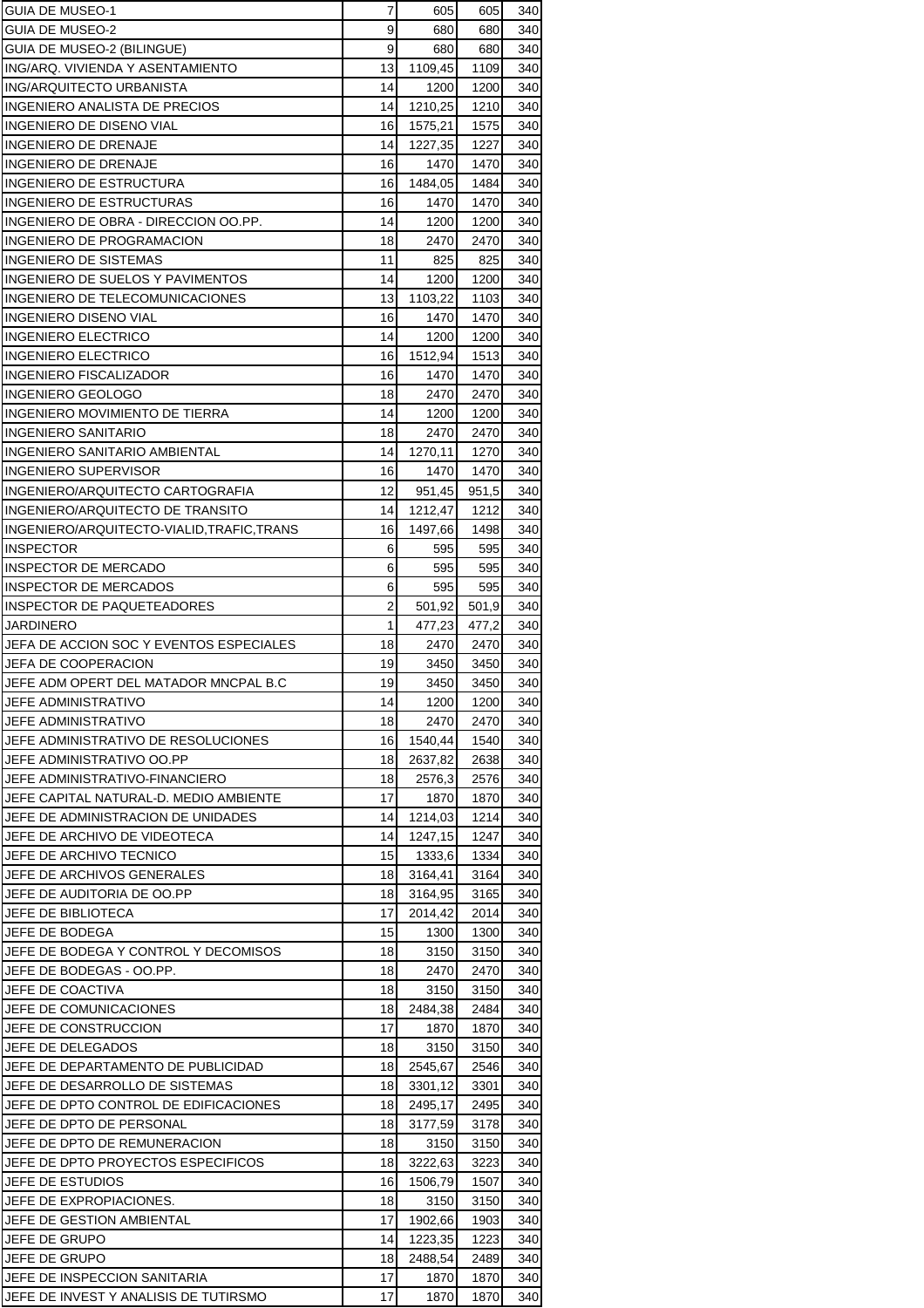| JEFE DE INVESTIGACIONES                  | 18 | 3150    | 3150 | 340 |
|------------------------------------------|----|---------|------|-----|
| JEFE DE LA UNIDAD DE PLANEACION          | 18 | 2470    | 2470 | 340 |
| JEFE DE LEGALIZACION DE TIERRAS          | 19 | 3479,95 | 3480 | 340 |
| JEFE DE MANTENIMIENTO Y REPARACION       | 17 | 1870    | 1870 | 340 |
| JEFE DE MERCADO                          | 15 | 1300    | 1300 | 340 |
| JEFE DE MERCADO CARAGUAY                 | 15 | 1310,54 | 1311 | 340 |
| JEFE DE MERCADO LAS ESCLUSAS             | 15 | 1300    | 1300 | 340 |
| JEFE DE MERCADO PROSPERINA               | 15 | 1300    | 1300 | 340 |
| JEFE DE MERCADOS                         | 14 | 1200    | 1200 | 340 |
| JEFE DE MERCADOS                         | 15 | 1300    | 1300 | 340 |
| JEFE DE MERCADOS                         | 16 | 1470    | 1470 | 340 |
| JEFE DE MERCADOS.BAHIAS Y FERIAS LIBRES  | 18 | 2674,84 | 2675 | 340 |
| JEFE DE MERCADOS:OESTE,GARAY Y G. COLOM. | 15 | 1327,72 | 1328 | 340 |
| JEFE DE MERCADOS:SAUCES IV,SAN FRANCISCO | 15 | 1313,63 | 1314 | 340 |
| JEFE DE MOVILIZACION CIVICA              | 18 | 2470    | 2470 | 340 |
| JEFE DE MUCHO LOTE                       | 17 | 1870    | 1870 | 340 |
| JEFE DE MUELLES Y MUROS                  | 15 | 1311,58 | 1312 | 340 |
| JEFE DE MUSEO                            | 17 | 1870    | 1870 | 340 |
| JEFE DE OBRAS ELECTRICAS                 | 18 | 2470    | 2470 | 340 |
| JEFE DE OPERACIONES                      | 15 | 1300    | 1300 | 340 |
| JEFE DE OPERACIONES                      | 16 | 1470    | 1470 | 340 |
| JEFE DE OPERACIONES                      | 17 | 1870    | 1870 | 340 |
| JEFE DE OPERACIONES T.T.V.               | 15 | 1318,72 | 1319 | 340 |
| JEFE DE OPERACIONES T.T.V.               | 15 | 1300    | 1300 | 340 |
| JEFE DE OPERATIVO DIURNO                 | 16 | 1470    | 1470 | 340 |
| JEFE DE PATIOS                           | 15 | 1300    | 1300 | 340 |
| JEFE DE PATIOS                           | 17 | 1870    | 1870 | 340 |
| JEFE DE PLANIFICACION                    | 18 | 2517,77 | 2518 | 340 |
| JEFE DE PLANIFICACION DE AREAS VERDES    | 18 | 2470    | 2470 | 340 |
| JEFE DE PRESUPUESTO,ESTADISTICAS Y PROY  | 19 | 3598,36 | 3598 | 340 |
| JEFE DE PRESUPUESTOS DE PROYECTOS        | 15 | 1337,12 | 1337 | 340 |
| JEFE DE PROCESOS TECNICOS                | 16 | 1569,03 | 1569 | 340 |
| JEFE DE PRODUCCION                       | 17 | 1870    | 1870 | 340 |
| JEFE DE PROGRAMACION                     | 16 | 1526,53 | 1527 | 340 |
| JEFE DE PROMOCION CIVICA                 | 18 | 2470    | 2470 | 340 |
| JEFE DE PROMOCION Y CALIDAD              | 17 | 1870    | 1870 | 340 |
| JEFE DE RENTAS                           | 18 | 3173,68 | 3174 | 340 |
| JEFE DE SECC. HABILITACION DE LOCALES    | 18 | 2470    | 2470 | 340 |
| JEFE DE SECCION CONTROL DE BIENES        | 18 | 2491.65 | 2492 | 340 |
| JEFE DE SECCION CONTROL TITULOS Y VALORE | 17 | 1977,23 | 1977 | 340 |
| JEFE DE SECCION ESPECTACULOS             | 17 | 1870    | 1870 | 340 |
| JEFE DE SECCION FACTURA Y BASES          | 15 | 1335,05 | 1335 | 340 |
| JEFE DE SECCION ODONTOLOGICA             | 16 | 1525,18 | 1525 | 340 |
| JEFE DE SECCION PAGADURIA                | 18 | 3212,47 | 3212 | 340 |
| JEFE DE SECCION REAJUSTE                 | 16 | 1470    | 1470 | 340 |
| JEFE DE SECCION REDACCION                | 16 | 1502,6  | 1503 | 340 |
| JEFE DE SEGURIDAD INDUSTRIAL             | 18 | 2470    | 2470 | 340 |
| JEFE DE SEGURIDAD INFORMATICA            | 18 | 2600,12 | 2600 | 340 |
| JEFE DE SERVICIOS PARROQUIALES           | 17 | 1870    | 1870 | 340 |
| JEFE DE TERRENOS Y DONACIONES            | 17 | 1887,77 | 1888 | 340 |
| JEFE DE TOPOGRAFIA                       | 16 | 1488,09 | 1488 | 340 |
| JEFE DE UNIDAD DE ING. DE SISTEMAS       | 17 | 1950,42 | 1950 | 340 |
| JEFE DE UNIDAD ESTUDIO Y PROGRAMACION    | 18 | 2627,85 | 2628 | 340 |
| JEFE DE VALORES                          | 17 | 1903,55 | 1904 | 340 |
| JEFE DEL CAMAL DE TENGUEL                | 13 | 1090    | 1090 | 340 |
| JEFE DEL DPTO EDUCACION E INTREGACION CI | 18 | 2607,23 | 2607 | 340 |
| JEFE DEL DPTO GESTION SOCIAL-INTEGRAL    | 18 | 3226,43 | 3226 | 340 |
| JEFE DEL DPTO PROYECTOS ESPECIALES       | 18 | 2470    | 2470 | 340 |
| JEFE DEL DPTO. DE ADQUISICIONES          | 19 | 3450    | 3450 | 340 |
| JEFE DEL DPTO.DE PLANIFICACION TURISTICA | 17 | 1870    | 1870 | 340 |
| JEFE DEPTO. DE CTRL. DE PROCESOS         | 18 | 2495,69 | 2496 | 340 |
| JEFE DEPTO. DESARROLLO ORGANIZACIONAL    | 18 | 3235,12 | 3235 | 340 |
| JEFE DPTO ASEO URBANO Y RECLOC BASURA    | 18 | 2488,74 | 2489 | 340 |
| JEFE DPTO CONTROL FINANCIERO             | 18 | 3172,03 | 3172 | 340 |
| JEFE DPTO DE BIENESTAR SOCIAL            | 18 | 3280    | 3280 | 340 |
| JEFE DPTO DE CAPACITACION                | 18 | 2470    | 2470 | 340 |
| JEFE DPTO DE PLANIFICACION AMBIENTAL     | 17 | 1870    | 1870 | 340 |
| JEFE DPTO DE RECLUTAMIENTO Y SELECCION   | 19 | 3450    | 3450 | 340 |
|                                          |    |         |      |     |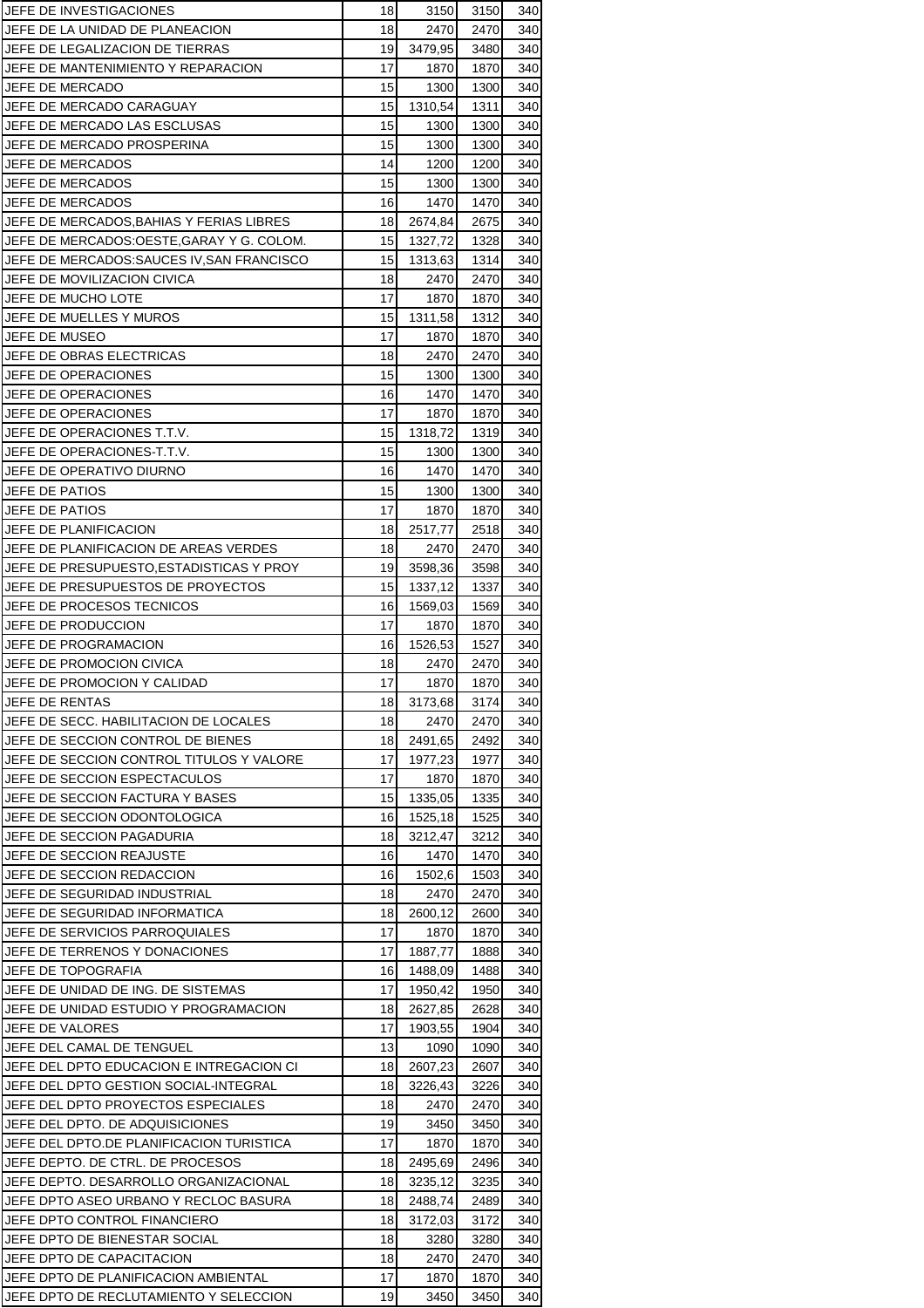| JEFE DPTO MANTENIMIENTO Y PRESERVACION   | 18                      | 2499,95 | 2500  | 340 |
|------------------------------------------|-------------------------|---------|-------|-----|
| JEFE DPTO PLANIFICACION DE TRANSITO      | 17                      | 1926,5  | 1927  | 340 |
| JEFE DPTO PLANIFICACION DE TRANSPORTE    | 17                      | 1956,09 | 1956  | 340 |
| JEFE DPTO.CLAS.VALORAC.-D. RECURSOS HUMA | 18                      | 2470    | 2470  | 340 |
| JEFE ITINERANTE DE MERCADO               | 15                      | 1300    | 1300  | 340 |
| JEFE OPERATIVO DE MINGAS                 | 17                      | 1870    | 1870  | 340 |
| JEFE OPERATIVO DE RELLENO SANITARIO      | 18                      | 2495,69 | 2496  | 340 |
| JEFE SEC.PRODUCCION-D. COMUNICACION SOCI | 16                      | 1470    | 1470  | 340 |
| JEFE SECC. OCUPACION DE LA VIA PUBLICA   | 17                      | 1870    | 1870  | 340 |
| JEFE SECCION CONTROL DE SALUD E HIGIENE  | 17                      | 1916,08 | 1916  | 340 |
| JEFE SECCION CONTROL OPERATIVO           | 16                      | 1515,61 | 1516  | 340 |
| JEFE SECCION INFORMACION                 | 13                      | 1097,68 | 1098  | 340 |
| JEFE UND.CONTRL.OBRAS-D. OBRAS PUBLICAS  | 12                      | 814,6   | 814,6 | 340 |
| JEFE UNIDAD DE SOPORTE TECNICO           | 17                      | 1918,49 | 1918  | 340 |
| JEFE UNIDAD DE TOPOGRAFIA                | 17                      | 1899,42 | 1899  | 340 |
| JORNALERO                                | 1                       | 470     | 470   | 340 |
| JORNALERO                                | $\overline{2}$          | 480     | 480   | 340 |
| <b>JORNALERO 1</b>                       | 1                       | 470     | 470   | 340 |
| JORNALERO 2                              | $\overline{\mathbf{c}}$ | 480     | 480   | 340 |
| JORNALERO 3                              | 3                       | 555,62  | 555,6 | 340 |
| <b>JUEZ DE COACTIVA</b>                  | 18                      | 2470    | 2470  | 340 |
|                                          |                         |         |       |     |
| JUEZ DE COACTIVA-COORDINADOR             | 18                      | 3162,93 | 3163  | 340 |
| LAVADOR                                  | 1                       | 470     | 470   | 340 |
| LICENCIADA EN ENFERMERIA                 | 7                       | 605     | 605   | 340 |
| LICENCIADO EN ENFERMERIA                 | 7                       | 605     | 605   | 340 |
| LICENCIADO(A) EN NUTRICION               | 13                      | 1090    | 1090  | 340 |
| <b>MADRE COMUNITARIA</b>                 | 1                       | 470     | 470   | 340 |
| <b>MADRE COMUNITARIA</b>                 | 9                       | 542     | 542   | 340 |
| <b>MAESTRO CARPINTERO</b>                | 8                       | 539,15  | 539,2 | 340 |
| MAESTRO DE OBRA                          | 3                       | 512     | 512   | 340 |
| MAESTRO DE OBRA                          | 5                       | 519,99  | 520   | 340 |
| <b>MAESTRO DE OBRA</b>                   | 6                       | 500     | 500   | 340 |
| <b>MAESTRO DE OBRA</b>                   | 7                       | 526,8   | 526,8 | 340 |
| <b>MAESTRO DE OBRA</b>                   | 8                       | 520     | 520   | 340 |
| <b>MAESTRO DE OBRA</b>                   | 18                      | 2470    | 2470  | 340 |
| <b>MAESTRO PINTOR</b>                    | 5                       | 508,7   | 508,7 | 340 |
| <b>MAESTRO PINTOR</b>                    | 7                       | 540,13  | 540,1 | 340 |
| <b>MECANICO</b>                          | 5                       | 495     | 495   | 340 |
| <b>MECANICO A DIESEL</b>                 | 5                       | 495     | 495   | 340 |
| <b>MEDICO CARDIOLOGO</b>                 | 15                      | 1300    | 1300  | 340 |
| <b>MEDICO CIRUJANO</b>                   | 13                      | 1090    | 1090  | 340 |
| <b>MEDICO DE BRIGADA</b>                 | 13                      | 1090    | 1090  | 340 |
| <b>MEDICO ESPEC.PEDIATRIA</b>            | 15                      | 1300    | 1300  | 340 |
| <b>MEDICO ESPECIALISTA</b>               | 13                      | 1090    | 1090  | 340 |
| <b>MEDICO GINECOLOGO</b>                 | 13                      | 1090    | 1090  | 340 |
| <b>MEDICO IMAGENOLOGO</b>                | 15                      | 1300    | 1300  | 340 |
| <b>MEDICO INTERNISTA</b>                 | 13                      | 1090    | 1090  | 340 |
| <b>MEDICO LABORATORISTA</b>              | 10                      | 720     | 720   | 340 |
| <b>MEDICO MUNICIPAL</b>                  | 11                      | 825     | 825   | 340 |
| <b>MEDICO MUNICIPAL</b>                  | 13                      | 1090    | 1090  | 340 |
| <b>MEDICO MUNICIPAL-2</b>                | 13                      | 1090    | 1090  | 340 |
|                                          | 13                      |         |       |     |
| <b>MEDICO MUNICIPAL-3</b>                |                         | 1142,79 | 1143  | 340 |
| MEDICO PATOLOGO-CLINICO                  | 13                      | 1090    | 1090  | 340 |
| <b>MEDICO PEDIATRA</b>                   | 13                      | 1090    | 1090  | 340 |
| <b>MEDICO VETERINARIO</b>                | 11                      | 825     | 825   | 340 |
| MEDICO-ANESTESIOLOGO                     | 15                      | 1300    | 1300  | 340 |
| MEDICO-CARDIOLOGO                        | 15                      | 1300    | 1300  | 340 |
| MEDICO-CIRUJANO                          | 15                      | 1300    | 1300  | 340 |
| MEDICO-GINECO-OBSTETRA                   | 13                      | 1090    | 1090  | 340 |
| MEDICO-MUNICIPAL-2                       | 11                      | 835,27  | 835,3 | 340 |
| <b>MEDICO-PEDIATRA</b>                   |                         |         | 1093  | 340 |
|                                          | 13                      | 1093,05 |       |     |
| MENSAJERO CONDUCTOR DE MOTO              | 4                       | 490     | 490   | 340 |
| MONITOREADOR AMBIENTAL                   | 7                       | 605     | 605   | 340 |
| <b>MONITOREADOR AMBIENTAL</b>            | 10                      | 720     | 720   | 340 |
| MONITOREADOR AMBIENTAL                   | 11                      | 840,97  | 841   | 340 |
| <b>MONITOREADOR AMBIENTAL-1</b>          | 10                      | 720     | 720   | 340 |
| <b>MOTIVADOR COMUNITARIO</b>             | 2                       | 575     | 575   | 340 |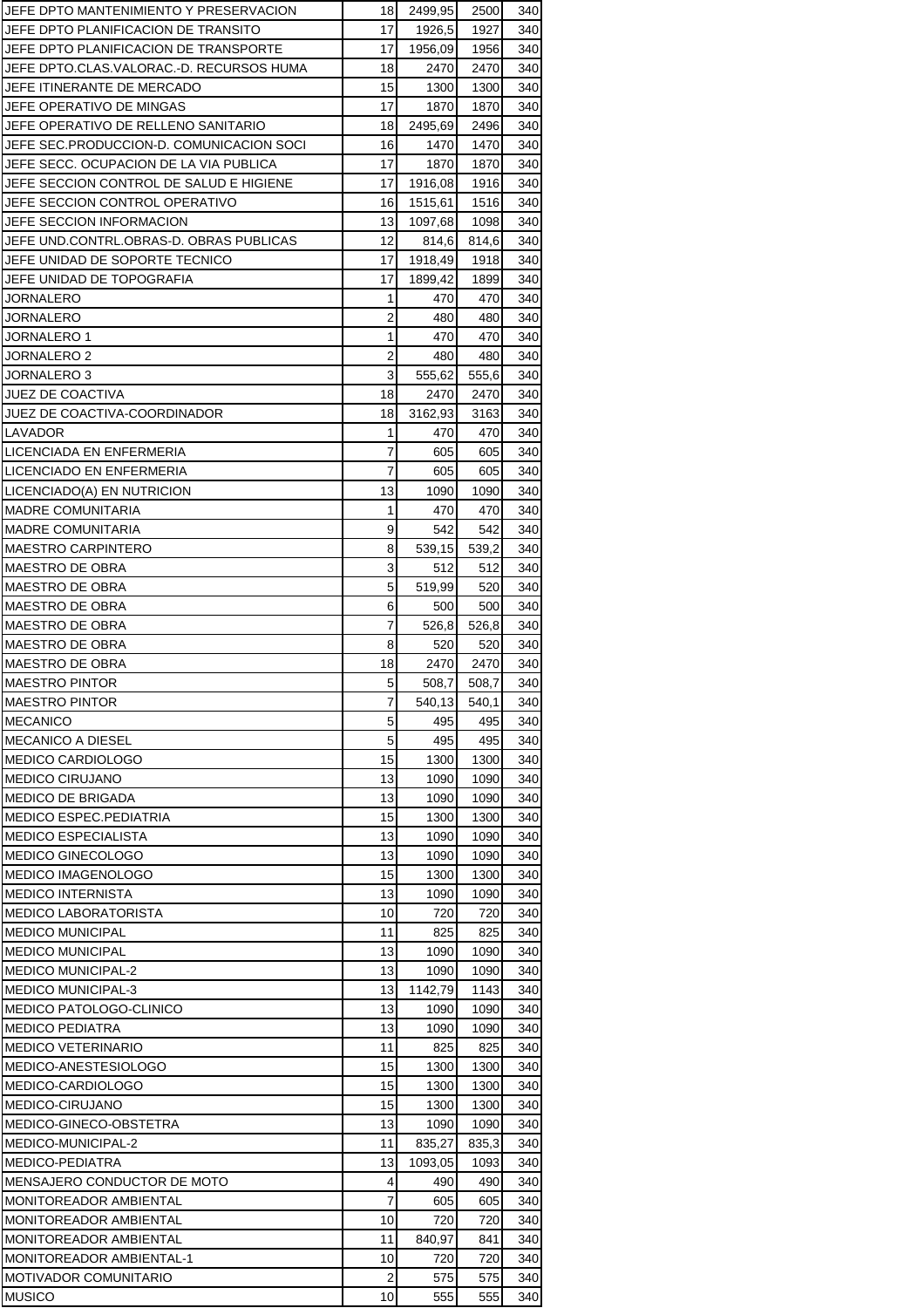| <b>NOTIFICADOR</b>                       | 3              | 580     | 580   | 340 |
|------------------------------------------|----------------|---------|-------|-----|
| <b>NOTIFICADOR</b>                       | 6              | 597,2   | 597,2 | 340 |
| OBRERO                                   | 1              | 470     | 470   | 340 |
| OBSTETRA MUNICIPAL                       | 11             | 825     | 825   | 340 |
| ODONTOLOGO MUNICIPAL-2                   | 13             | 1090    | 1090  | 340 |
| ODONTOLOGO                               | 11             | 825     | 825   | 340 |
| ODONTOLOGO ESPECIALISTA                  | 13             | 1090    | 1090  | 340 |
| ODONTOLOGO MUNICIPAL                     | 11             | 825     | 825   | 340 |
| ODONTOLOGO MUNICIPAL-2                   | 11             | 825     | 825   | 340 |
| ODONTOLOGO MUNICIPAL-2                   | 13             | 1090    | 1090  | 340 |
| OPERADOR BASCULA-D. ASEO CANTONAL, MERCA | 11             | 580     | 580   | 340 |
|                                          |                |         |       |     |
| OPERADOR DE CAMAL-1                      | 1              | 470     | 470   | 340 |
| OPERADOR DE CAMAL-1                      | 2              | 480     | 480   | 340 |
| OPERADOR DE CAMAL-2                      | $\overline{2}$ | 480     | 480   | 340 |
| OPERADOR DE CAMARA FRIGORIFICA           | 6              | 511,26  | 511,3 | 340 |
| OPERADOR DE COMPUTADOR                   | 12             | 950     | 950   | 340 |
| OPERADOR DE COMPUTADORA TERMINAL VIVERES | 9              | 680     | 680   | 340 |
| OPERADOR DE COMPUTADORA T.T.V.           | 9              | 680     | 680   | 340 |
| OPERADOR DE COMPUTADORA T.T.V.           | 11             | 869,03  | 869   | 340 |
| OPERADOR DE CONSOLA                      | 10             | 595,73  | 595,7 | 340 |
| OPERADOR DE CONSOLA                      | 11             | 580     | 580   | 340 |
| OPERADOR DE EMBARCACION                  | 12             | 675     | 675   | 340 |
| OPERADOR DE EQUIPO                       | 8              | 520     | 520   | 340 |
| OPERADOR DE EQUIPO PESADO                | 8              | 525     | 525   | 340 |
| OPERADOR DE EQUIPO-1                     | 8              | 520     | 520   | 340 |
| OPERADOR DE EQUIPO-2                     | 8              | 525     | 525   | 340 |
| OPERADOR DE FOTOCOPIADORA                | 9              | 543     | 543   | 340 |
| OPERADOR DE FOTOCOPIADORA                | 10             | 581,03  | 581   | 340 |
|                                          |                |         |       |     |
| OPERADOR DE RADIO                        | 10             | 555     | 555   | 340 |
| OPERADOR DE TUNELES                      | 11             | 640     | 640   | 340 |
| ORIENTADOR FAMILIAR                      | 8              | 635     | 635   | 340 |
| PAQUETEADOR                              | 1              | 490,81  | 490,8 | 340 |
| <b>PERIODISTA</b>                        | 14             | 1200    | 1200  | 340 |
| <b>PERIODISTA</b>                        | 15             | 1300    | 1300  | 340 |
| PERIODISTA DE REDACCION                  | 12             | 950     | 950   | 340 |
| PERIODISTA DE REDACCION                  | 15             | 1300    | 1300  | 340 |
| PERIODISTA INVESTIGADOR                  | 15             | 1318,31 | 1318  | 340 |
| <b>PINTOR</b>                            | 3              | 491.51  | 491,5 | 340 |
| <b>PINTOR</b>                            | 4              | 490     | 490   | 340 |
| PLANIFICADOR SOCIAL                      | 16             | 1472,34 | 1472  | 340 |
| <b>PODADOR</b>                           | 1              | 470     | 470   | 340 |
| <b>PODADOR</b>                           | $\overline{2}$ | 502,39  | 502,4 | 340 |
| POLICIA METROPOLITANO                    | 10             | 575     | 575   | 340 |
| POLICIA METROPOLITANO                    | 11             | 580     | 580   | 340 |
| POLICIA METROPOLITANO                    | 12             | 675     | 675   | 340 |
| PROCURADOR SINDICO MUNICIPAL.            | 19             | 4620    | 4620  | 340 |
| <b>PROFESOR</b>                          | $\overline{2}$ | 590     | 590   | 340 |
| <b>PROFESOR</b>                          | 4              | 721,21  | 721,2 | 340 |
| <b>PROFESOR</b>                          | $\mathbf 5$    |         | 855   | 340 |
|                                          | 15             | 855     |       |     |
| PROGRAMADOR WEB                          |                | 1300    | 1300  | 340 |
| PROGRAMADOR/DESARROLLADOR WEB            | 15             | 1300    | 1300  | 340 |
| PROMOTOR COMUNITARIO                     | 12             | 950     | 950   | 340 |
| PROMOTOR COMUNITARIO                     | 13             | 1090    | 1090  | 340 |
| PROMOTOR COMUNITARIO                     | 14             | 1200    | 1200  | 340 |
| PROMOTOR COMUNITARIO                     | 15             | 1300    | 1300  | 340 |
| PROMOTOR COMUNITARIO                     | 16             | 1470    | 1470  | 340 |
| PROMOTOR COMUNITARIO                     | 17             | 1870    | 1870  | 340 |
| PROMOTOR COMUNITARIO                     | 18             | 2470    | 2470  | 340 |
| <b>PROMOTOR COMUNITARIO-2</b>            | 14             | 1200    | 1200  | 340 |
| <b>PROMOTOR COMUNITARIO-2</b>            | 15             | 1300    | 1300  | 340 |
| <b>PROMOTOR COMUNITARIO-2</b>            | 16             | 1504,87 | 1505  | 340 |
| <b>PROMOTOR COMUNITARIO-2</b>            | 17             | 1870    | 1870  | 340 |
| PROMOTOR CULTURAL                        | 15             | 1300    | 1300  | 340 |
| PROMOTOR DE REINSERCION SOCIAL           | $\overline{7}$ | 605     | 605   | 340 |
| PROMOTOR SOCIAL                          | 9              | 680     | 680   | 340 |
| PROMOTOR SOCIAL                          | 10             | 720     | 720   | 340 |
| PROMOTOR SOCIAL                          | 11             | 825     | 825   | 340 |
|                                          |                |         |       |     |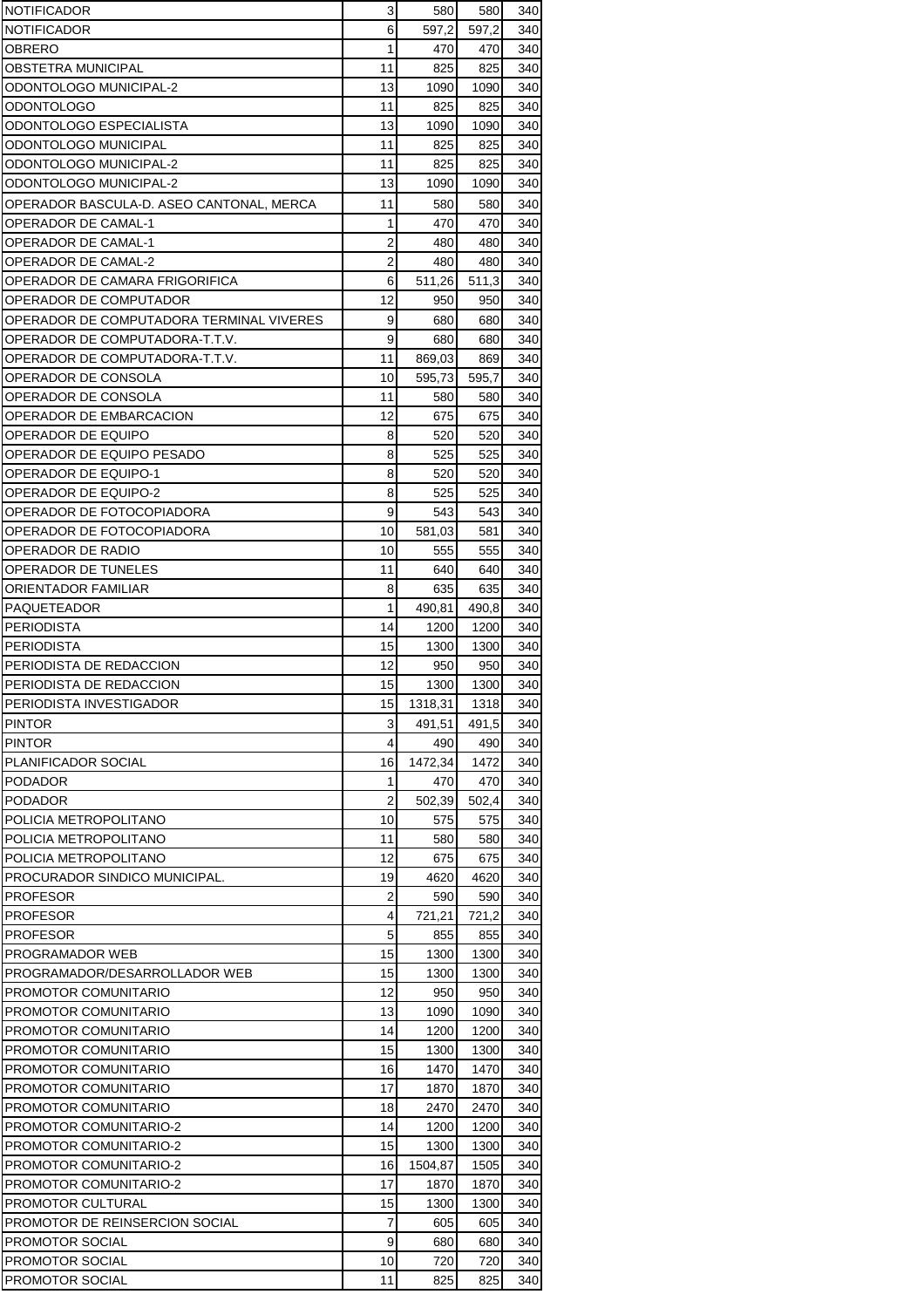| <b>PROMOTOR SOCIAL</b>                  | 12                  | 950           | 950        | 340        |
|-----------------------------------------|---------------------|---------------|------------|------------|
| PROMOTOR SOCIAL                         | 16                  | 1470          | 1470       | 340        |
| PROSECRETARIO DEL CONCEJO MUNICIPAL     | 18                  | 3295,79       | 3296       | 340        |
| PSICOLOGO                               | 12                  | 950           | 950        | 340        |
| PSICOLOGO CLINICO                       | 11                  | 825           | 825        | 340        |
| PSICOLOGO CLINICO                       | 14                  | 1200          | 1200       | 340        |
| PSICOLOGO EDUCATIVO                     | 8                   | 635           | 635        | 340        |
| QUIMICO FARMACEUTICO                    | 11                  | 825           | 825        | 340        |
| RASTRILLERO                             | 1                   | 470           | 470        | 340        |
| <b>RECEPCIONISTA</b>                    | 5                   | 599,32        | 599,3      | 340        |
| RECEPCIONISTA MUNICIPAL                 | 6                   | 595           | 595        | 340        |
| RECEPCIONISTA MUNICIPAL                 | 8                   | 635           | 635        | 340        |
| RECEPCIONISTA.                          | 12                  | 976,84        | 976,8      | 340        |
| RELOJERO                                | 4                   | 511,17        | 511,2      | 340        |
| RESTAURADOR-ENCUADERNADOR               | 11                  | 612,66        | 612,7      | 340        |
| <b>REVISOR</b>                          | 7                   | 637,1         | 637,1      | 340        |
| REVISOR DE PLANILLAS                    | 6                   | 615,36        | 615,4      | 340        |
| REVISOR-CONTRATOS POR TAREA             | 18                  | 3150          | 3150       | 340        |
| SECRETARIA                              | 6<br>$\overline{7}$ | 595           | 595        | 340        |
| SECRETARIA                              |                     | 611,14        | 611,1      | 340        |
| SECRETARIA                              | 8                   | 635           | 635        | 340        |
| SECRETARIA<br><b>SECRETARIA</b>         | 9<br>10             | 680           | 680        | 340        |
| <b>SECRETARIA</b>                       | 11                  | 720<br>825    | 720<br>825 | 340<br>340 |
| <b>SECRETARIA</b>                       | 12                  |               | 950        |            |
| SECRETARIA 4 T.T.V.                     | 9                   | 950<br>720,79 | 720,8      | 340<br>340 |
| SECRETARIA DE COMISARIA                 | 10                  | 720           | 720        | 340        |
| SECRETARIA DE COMISION TECNICA          | 18                  | 3150          | 3150       | 340        |
| SECRETARIA DE COMISION TECNICA.         | 18                  | 3150          | 3150       | 340        |
| SECRETARIA DE DIRECTOR                  | 9                   | 680           | 680        | 340        |
| SECRETARIA DE JEFE                      | 6                   | 595           | 595        | 340        |
| SECRETARIA DE JEFE                      | 8                   | 655,5         | 655,5      | 340        |
| SECRETARIA DE JEFE                      | 9                   | 680           | 680        | 340        |
| SECRETARIA DEL DIRECTOR                 | 9                   | 680           | 680        | 340        |
| SECRETARIA EJECUTIVA                    | 12                  | 950           | 950        | 340        |
| SECRETARIA EJECUTIVA                    | 14                  | 1200          | 1200       | 340        |
| SECRETARIA EJECUTIVA                    | 15                  | 1300          | 1300       | 340        |
| SECRETARIA EJECUTIVA 1                  | 11                  | 825           | 825        | 340        |
| SECRETARIA EJECUTIVA 2                  | 13                  | 1113,53       | 1114       | 340        |
| SECRETARIA EJECUTIVA 5                  | 15                  | 1300          | 1300       | 340        |
| SECRETARIA EJECUTIVA 5                  | 16                  | 1514,58       | 1515       | 340        |
| SECRETARIA EJECUTIVA-2                  | 12                  | 957,33        | 957,3      | 340        |
| SECRETARIA EJECUTIVA-2                  | 14                  | 1232,21       | 1232       | 340        |
| SECRETARIA EJECUTIVA-4                  | 14                  | 1200          | 1200       | 340        |
| SECRETARIA EJECUTIVA-5                  | 15                  | 1310,28       | 1310       | 340        |
| SECRETARIA EJECUTIVA-6                  | 17                  | 2004,35       | 2004       | 340        |
| SECRETARIA PRIVADA                      | 19                  | 4615,44       | 4615       | 340        |
| SECRETARIA REEMPLACISTA                 | 5                   | 590           | 590        | 340        |
| SECRETARIA REEMPLACISTA                 | 6                   | 595           | 595        | 340        |
| SECRETARIA.                             | 6                   | 595           | 595        | 340        |
| SECRETARIO COMISARIA CUARTA             | 10                  | 720           | 720        | 340        |
| SECRETARIO COMISARIA QUINTA             | 10                  | 720           | 720        | 340        |
| SECRETARIO COMISARIA SEPTIMA            | 10                  | 720           | 720        | 340        |
| SECRETARIO COMISARIA SEXTA              | 10                  | 720           | 720        | 340        |
| SECRETARIO DE COACTIVA                  | 16                  | 1470          | 1470       | 340        |
| SECRETARIO DE COACTIVA.                 | 16                  | 1470          | 1470       | 340        |
| SECRETARIO DE COACTIVAS                 | 16                  | 1470          | 1470       | 340        |
| SECRETARIO DE COMISARIA                 | 10                  | 720           | 720        | 340        |
| SECRETARIO DE RESOLUCIONES              | 18                  | 3150          | 3150       | 340        |
| SECRETARIO DEL CONCEJO MUNICIPAL        | 19                  | 4620          | 4620       | 340        |
| SEPULTURERO                             | 1                   | 470           | 470        | 340        |
| SOCIOLOGO                               | 12                  | 950           | 950        | 340        |
| SOLDADOR                                | 3                   | 496,15        | 496,2      | 340        |
| SOLDADOR                                | 4                   | 490           | 490        | 340        |
| SOLDADOR                                | 6                   | 597,12        | 597,1      | 340        |
| <b>SUB DIRECTOR</b>                     | 18                  | 3421,93       | 3422       | 340        |
| SUB DIRECTOR DE LA POLICIA METRPOLITANA | 19                  | 3450          | 3450       | 340        |
| SUB DIRECTOR DE SALUD E HIGIENE MUNCPAL | 19                  | 3750,43       | 3750       | 340        |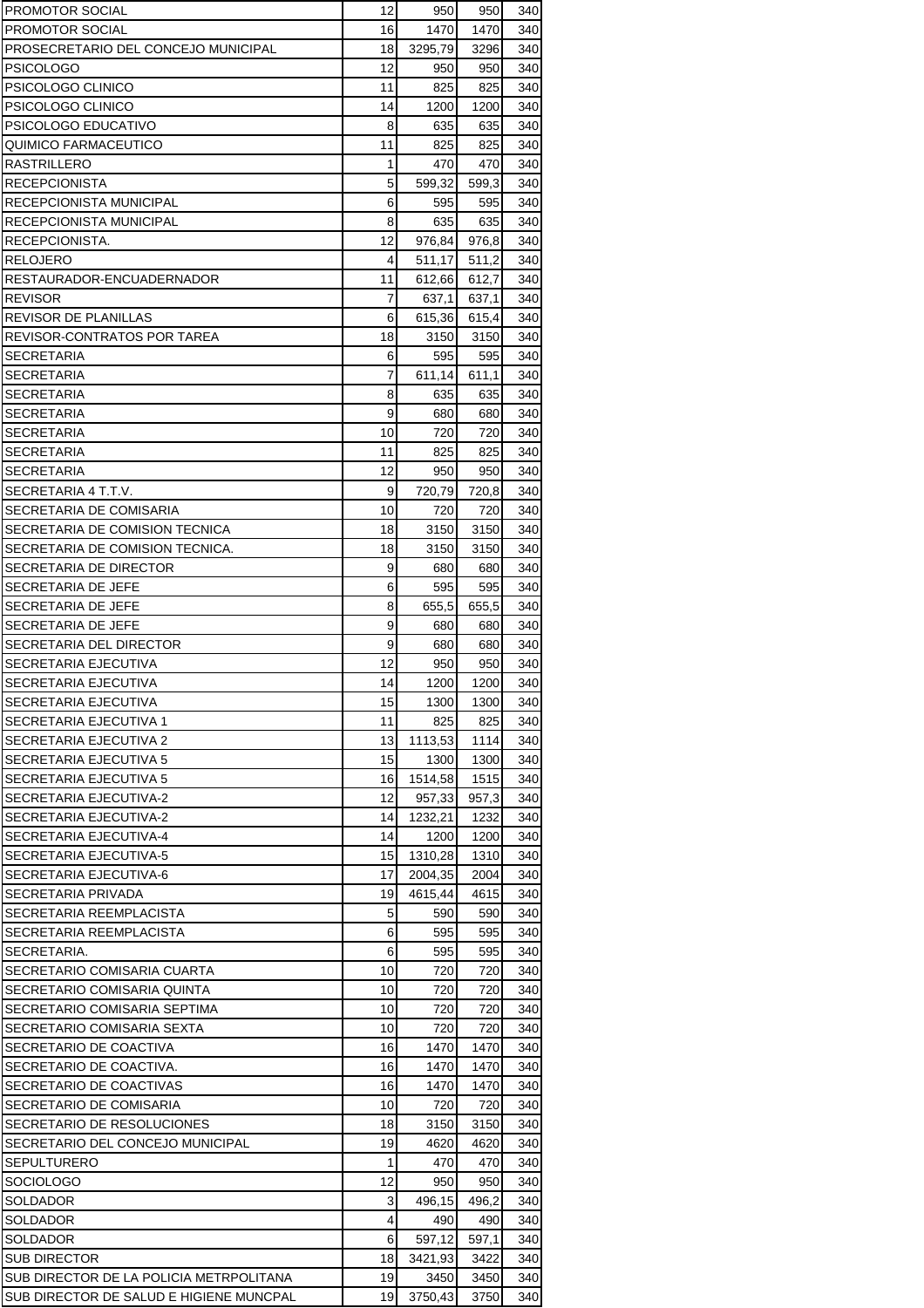| SUB-COMANDANTE ESCUADRA                  | 11 | 612,22  | 612,2 | 340 |
|------------------------------------------|----|---------|-------|-----|
| SUB-CONTADOR                             | 18 | 3246,13 | 3246  | 340 |
| <b>SUB-DIRECTOR</b>                      | 19 | 3556,66 | 3557  | 340 |
| SUB-DIRECTOR COMUNICACION SOCIAL, PRENSA | 19 | 4440    | 4440  | 340 |
| SUB-DIRECTOR DE DEPORTES                 | 19 | 3450    | 3450  | 340 |
| SUB-DIRECTOR DE DESARROLLO INSTITUCIONAL | 19 | 3450    | 3450  | 340 |
| SUB-DIRECTOR DE INFORMATICA              | 19 | 3584,89 | 3585  | 340 |
| SUB-DIRECTOR DE JUSTICIA Y VIGILANCIA    | 19 | 3450    | 3450  | 340 |
| SUB-DIRECTOR DE OBRAS PUBLICAS POR ADM.  | 19 | 3547,49 | 3547  | 340 |
| SUB-DIRECTOR DE OBRAS PUBLICAS POR CONT. | 19 | 3605,43 | 3605  | 340 |
| SUB-DIRECTOR DE TERRENOS Y SS.PP.        | 19 | 3481,49 | 3481  | 340 |
| SUB-DIRECTOR DE USO DEL ESPACIO Y V.PUBL | 18 | 2470    | 2470  | 340 |
| SUB-DIRECTOR FINANCIERO                  | 19 | 4440    | 4440  | 340 |
| SUB-JEFE DE OBRAS ELECTRICAS             | 17 | 1870    | 1870  | 340 |
| SUB-PROCURADOR SINDICO MUNICIPAL-1       | 19 | 4739,57 | 4740  | 340 |
| <b>SUBDIRECTOR</b>                       | 19 | 3750    | 3750  | 340 |
| SUBDIRECTOR DE MEDIO AMBIENTE            | 18 | 3186,22 | 3186  | 340 |
| SUBDIRECTOR DE VINCULACION CON LA COMUNI | 18 | 2470    | 2470  | 340 |
| SUBJEFE DE DESARROLLO                    | 18 | 2470    | 2470  | 340 |
| SUBPROCURADOR DE PROCESOS                | 19 | 4543,45 | 4543  | 340 |
| <b>SUPERVISOR</b>                        | 10 | 720     | 720   | 340 |
| <b>SUPERVISOR</b>                        | 13 | 1196,62 | 1197  | 340 |
| SUPERVISOR ADMINISTRATIVO                | 9  | 756,35  | 756,4 | 340 |
| SUPERVISOR ADMINISTRATIVO                | 16 | 1570,65 | 1571  | 340 |
| SUPERVISOR ADMINISTRATIVO-D.ADMINSTRATIV | 17 | 1870    | 1870  | 340 |
| SUPERVISOR CENTRO DE COMPUTO BIBLIOTECA  | 12 | 982,19  | 982,2 | 340 |
| SUPERVISOR DE ARCHIVO                    | 10 | 720     | 720   | 340 |
| SUPERVISOR DE AREAS VERDES               | 14 | 1294,68 | 1295  | 340 |
| SUPERVISOR DE ARQUITECTURA               | 12 | 981,1   | 981,1 | 340 |
| SUPERVISOR DE ASEO URBANO                | 12 | 675     | 675   | 340 |
| SUPERVISOR DE BODEGA                     | 10 | 720     | 720   | 340 |
| SUPERVISOR DE CAJEROS                    | 14 | 1206,38 | 1206  | 340 |
| SUPERVISOR DE CAMPO                      | 12 | 989,04  | 989   | 340 |
| SUPERVISOR DE CONTROL BIENES             | 12 | 958,57  | 958,6 | 340 |
| SUPERVISOR DE CONTROL DE VEHICULOS       | 15 | 1300    | 1300  | 340 |
| SUPERVISOR DE CUADRILLAS                 | 13 | 1090    | 1090  | 340 |
| SUPERVISOR DE DESECHOS BIOMEDICOS        | 11 | 825     | 825   | 340 |
| SUPERVISOR DE DISENO Y DIBUJO            | 12 | 950     | 950   | 340 |
| SUPERVISOR DE DISPOSICION FINAL          | 11 | 838,98  | 839   | 340 |
| SUPERVISOR DE EQUIPOS                    | 14 | 1200    | 1200  | 340 |
| SUPERVISOR DE ESTUDIOS                   | 12 | 950     | 950   | 340 |
| SUPERVISOR DE ESTUDIOS-2                 | 12 | 950     | 950   | 340 |
| SUPERVISOR DE EVENTOS Y OPERACION        | 14 | 1200    | 1200  | 340 |
| SUPERVISOR DE FISCALIZACION              | 16 | 1582,92 | 1583  | 340 |
| SUPERVISOR DE FISCALIZACION DE CONTRATOS | 16 | 1470    | 1470  | 340 |
| SUPERVISOR DE GOBIERNO ELECTRONICO       | 17 | 1870    | 1870  | 340 |
| SUPERVISOR DE GUARDIANES-D.OBRAS PUBLIC  | 12 | 796,51  | 796,5 | 340 |
| SUPERVISOR DE LABORATORIO                | 13 | 1118,36 | 1118  | 340 |
| SUPERVISOR DE MANTENIM DE AREAS VERDES   | 10 | 811,99  | 812   | 340 |
| SUPERVISOR DE MANTENIMIENTO              | 10 | 720     | 720   | 340 |
| SUPERVISOR DE MANTENIMIENTO DE AREAS VER | 10 | 720     | 720   | 340 |
| SUPERVISOR DE MANTENIMIENTO DE VEHICULOS | 14 | 1200    | 1200  | 340 |
| SUPERVISOR DE MANTENIMIENTO ELECTRICO    | 15 | 1300    | 1300  | 340 |
| SUPERVISOR DE MERCADO                    | 10 | 720     | 720   | 340 |
| SUPERVISOR DE MERCADO                    | 11 | 825     | 825   | 340 |
| SUPERVISOR DE MERCADO MUNICIPAL          | 10 | 731,04  | 731   | 340 |
| SUPERVISOR DE MERCADOS                   | 10 | 720     | 720   | 340 |
| SUPERVISOR DE MERCADOS                   | 11 | 825     | 825   | 340 |
| SUPERVISOR DE MERCADOS                   | 12 | 950     | 950   | 340 |
|                                          |    |         |       |     |
| SUPERVISOR DE MERCADOS(MERCADO MINORISTA | 10 | 720     | 720   | 340 |
| SUPERVISOR DE MERCADOS-D. ASEO CANTONAL  | 10 | 720     | 720   | 340 |
| SUPERVISOR DE MOVILIZACION CIVICA        | 12 | 950     | 950   | 340 |
| SUPERVISOR DE OBRA                       | 14 | 1216,16 | 1216  | 340 |
| SUPERVISOR DE OBRA                       | 15 | 1340,08 | 1340  | 340 |
| SUPERVISOR DE OBRAS                      | 12 | 950     | 950   | 340 |
| SUPERVISOR DE OBRAS                      | 14 | 1200    | 1200  | 340 |
| SUPERVISOR DE OBRAS                      | 15 | 1414,01 | 1414  | 340 |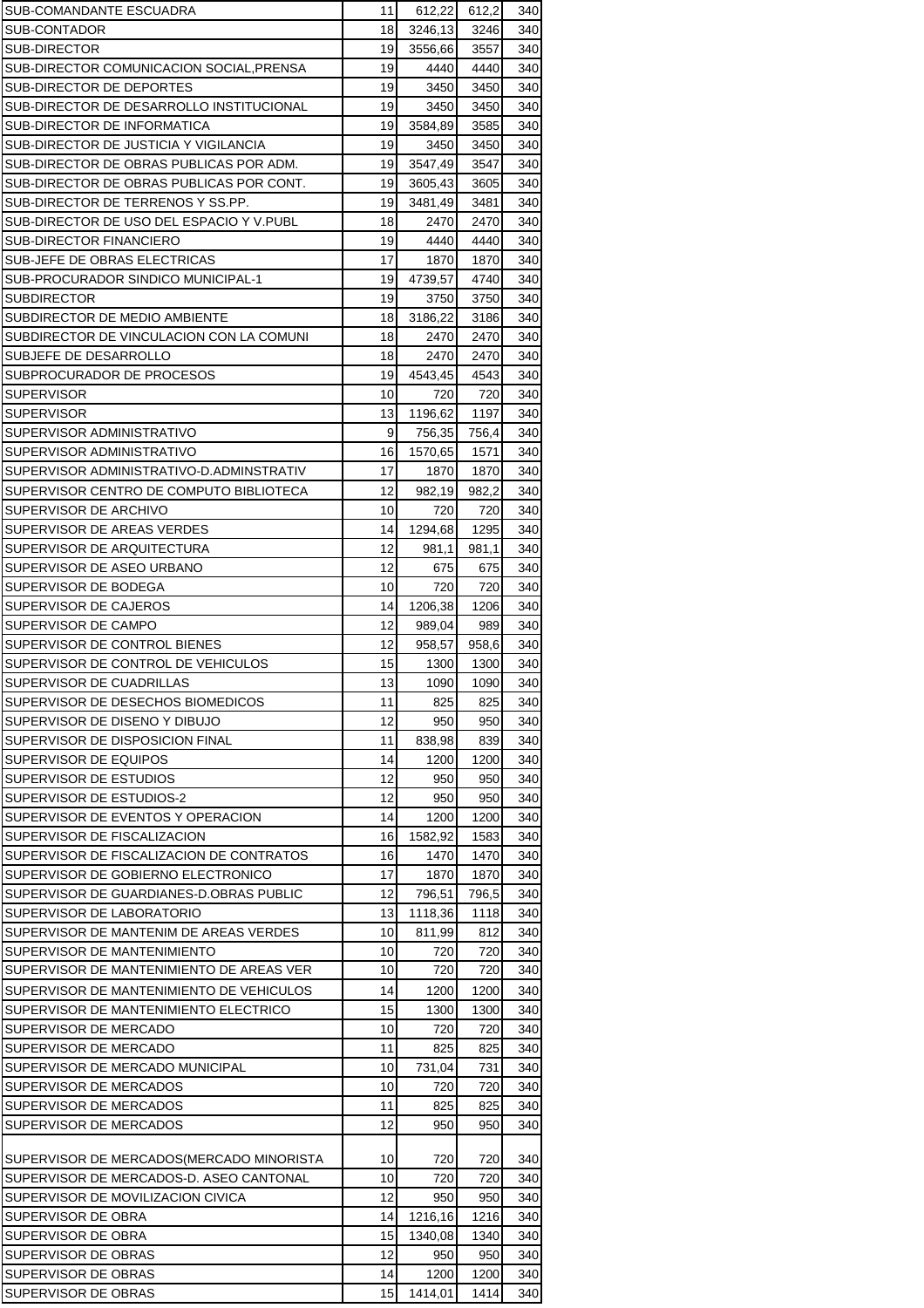| SUPERVISOR DE OBRAS                      | 16 | 1470    | 1470  | 340 |
|------------------------------------------|----|---------|-------|-----|
| SUPERVISOR DE OBRAS (U.E.L.S.)           | 16 | 1491,64 | 1492  | 340 |
| SUPERVISOR DE OBRAS CIVILES              | 12 | 977,09  | 977,1 | 340 |
| SUPERVISOR DE OBRAS POR ADMINIST-DIRECTA | 15 | 1344,07 | 1344  | 340 |
| SUPERVISOR DE OBRAS POR ADMINISTRACION   | 14 | 1229,51 | 1230  | 340 |
| SUPERVISOR DE OPERACIONES                | 8  | 635     | 635   | 340 |
| SUPERVISOR DE OPERACIONES                | 9  | 680     | 680   | 340 |
| SUPERVISOR DE OPERACIONES                | 15 | 1300    | 1300  | 340 |
| SUPERVISOR DE OPERATIVOS DE CONTROL      | 14 | 1200    | 1200  | 340 |
| SUPERVISOR DE OPERATIVOS DE CONTROL      | 15 | 1300    | 1300  | 340 |
| SUPERVISOR DE OPERATIVOS-1               | 8  | 635     | 635   | 340 |
| SUPERVISOR DE PATIOS                     | 10 | 749,44  | 749,4 | 340 |
| SUPERVISOR DE PILETAS                    | 12 | 675     | 675   | 340 |
| SUPERVISOR DE PLANIFICACION              | 11 | 825     | 825   | 340 |
| SUPERVISOR DE PLANTA DE TRATAMIENTO DE E | 13 | 1114,87 | 1115  | 340 |
| SUPERVISOR DE PREDIOS                    | 13 | 1090    | 1090  | 340 |
| SUPERVISOR DE PRODUCCION                 | 15 | 1361,52 | 1362  | 340 |
| SUPERVISOR DE PROYECTOS ELECTRICOS       | 17 | 1870    | 1870  | 340 |
| SUPERVISOR DE PROYECTOS MUCHO LOTE       | 14 | 1273,69 | 1274  | 340 |
| SUPERVISOR DE PROYECTOS VIALES           | 14 | 1211,48 | 1211  | 340 |
| SUPERVISOR DE REAJUSTES                  | 15 | 1310,72 | 1311  | 340 |
| SUPERVISOR DE RECOLECTOR                 | 12 | 770     | 770   | 340 |
| SUPERVISOR DE REGENERACION URBANA        | 14 | 1200    | 1200  | 340 |
| SUPERVISOR DE RELLENO SANITARIO          | 11 | 825     | 825   | 340 |
| SUPERVISOR DE SEGURIDAD                  | 11 | 636,23  | 636,2 | 340 |
| SUPERVISOR DE SEGURIDAD-RED DE MERCADOS  | 11 | 730,11  | 730,1 | 340 |
| SUPERVISOR DE SEGUROS                    | 16 | 1470    | 1470  | 340 |
| SUPERVISOR DE TALLER                     | 8  |         |       | 340 |
|                                          |    | 532,17  | 532,2 |     |
| SUPERVISOR DE TOPOGRAFIA                 | 12 | 961,25  | 961,3 | 340 |
| SUPERVISOR DE URBANIZACION               | 14 | 1225,72 | 1226  | 340 |
| SUPERVISOR DE VIVERO MUNICIPAL           | 12 | 959,12  | 959,1 | 340 |
| SUPERVISOR DEL SIST SEMAFOR. Y CONT. DE  | 17 | 1872,67 | 1873  | 340 |
| SUPERVISOR DIBUJANTE                     | 10 | 740,13  | 740,1 | 340 |
| SUPERVISOR EDUCACION MUNICIPAL           | 9  | 1340    | 1340  | 340 |
| SUPERVISOR EDUCATIVO                     | 10 | 735,88  | 735,9 | 340 |
| SUPERVISOR FISCALIZACION DE CONTRATO     | 16 | 1515,28 | 1515  | 340 |
| SUPERVISOR FISCALIZACION DE CONTRATOS    | 16 | 1491,34 | 1491  | 340 |
| SUPERVISOR FISCALIZADOR CONTRATADO       | 16 | 1482,11 | 1482  | 340 |
| SUPERVISOR OBRAS POR ADMINISTRACION      | 10 | 720     | 720   | 340 |
| SUPERVISOR PARROQUIAL                    | 7  | 620.2   | 620.2 | 340 |
| SUPERVISOR TEC VEHICULOS Y EQUIP. PESADO | 11 | 825     | 825   | 340 |
| SUPERVISOR ZONAL                         | 11 | 825     | 825   | 340 |
| SUPERVISOR ZONAL                         | 12 | 950     | 950   | 340 |
| SUPERVISOR ZONAL CONSTRUCC.              | 12 | 950     | 950   | 340 |
| SUPERVISOR ZONAL-D.JUSTICIA Y VIGILANCIA | 11 | 825     | 825   | 340 |
| SUPERVISOR-1                             | 16 | 1470    | 1470  | 340 |
| SUPERVISOR-D.ASEO CANTONAL. MERCADOS Y S | 10 | 720     | 720   | 340 |
| TECNICO AMBIENTAL                        | 10 | 720     | 720   | 340 |
| <b>TECNICO AMBIENTAL</b>                 | 12 | 950     | 950   | 340 |
| TECNICO DE COMUNICACIONES                | 12 | 950     | 950   | 340 |
| <b>TECNICO DE COMUNICACIONES-1</b>       | 10 | 733,38  | 733,4 | 340 |
| TECNICO DE HUERTOS                       | 12 | 770     | 770   | 340 |
| TECNICO DE MICROFILMACION                | 10 | 732,52  | 732,5 | 340 |
| TECNICO DE SOPORTE A REDES               | 13 | 1106,4  | 1106  | 340 |
| TECNICO DE SOPORTE A USUARIOS            | 10 | 720     | 720   | 340 |
| TECNICO DE SOPORTE A USUARIOS            | 11 | 825     | 825   | 340 |
| TECNICO DE SOPORTE A USUARIOS            | 12 | 950     | 950   | 340 |
| TECNICO DE SOPORTE A USUARIOS            | 13 | 1093,2  | 1093  | 340 |
| <b>TECNICO DOCENTE</b>                   | 8  | 635     | 635   | 340 |
| TECNICO EDUCADORA PARVULARIA             | 1  | 1086    | 1086  | 340 |
| TECNICO EN GESTION AMBIENTAL Y RIESGOS   | 17 | 1870    | 1870  | 340 |
| TECNICO EN MANEJO DE INFORMACION         | 14 | 1200    | 1200  | 340 |
| TECNICO EN MANTENIMIENTO                 | 11 | 598,33  | 598,3 | 340 |
| TECNICO EN MANTENIMIENTO                 | 12 | 890     | 890   | 340 |
| <b>TECNICO INFORMATICO</b>               | 11 | 825     | 825   | 340 |
| <b>TECNICO INFORMATICO</b>               | 12 | 950     | 950   | 340 |
| TECNICO SISTEMA LECTURA NO VIDENTES      | 10 | 720     | 720   | 340 |
| <b>TECNOLOGO ELECTRICO</b>               | 10 | 720     | 720   | 340 |
|                                          |    |         |       |     |